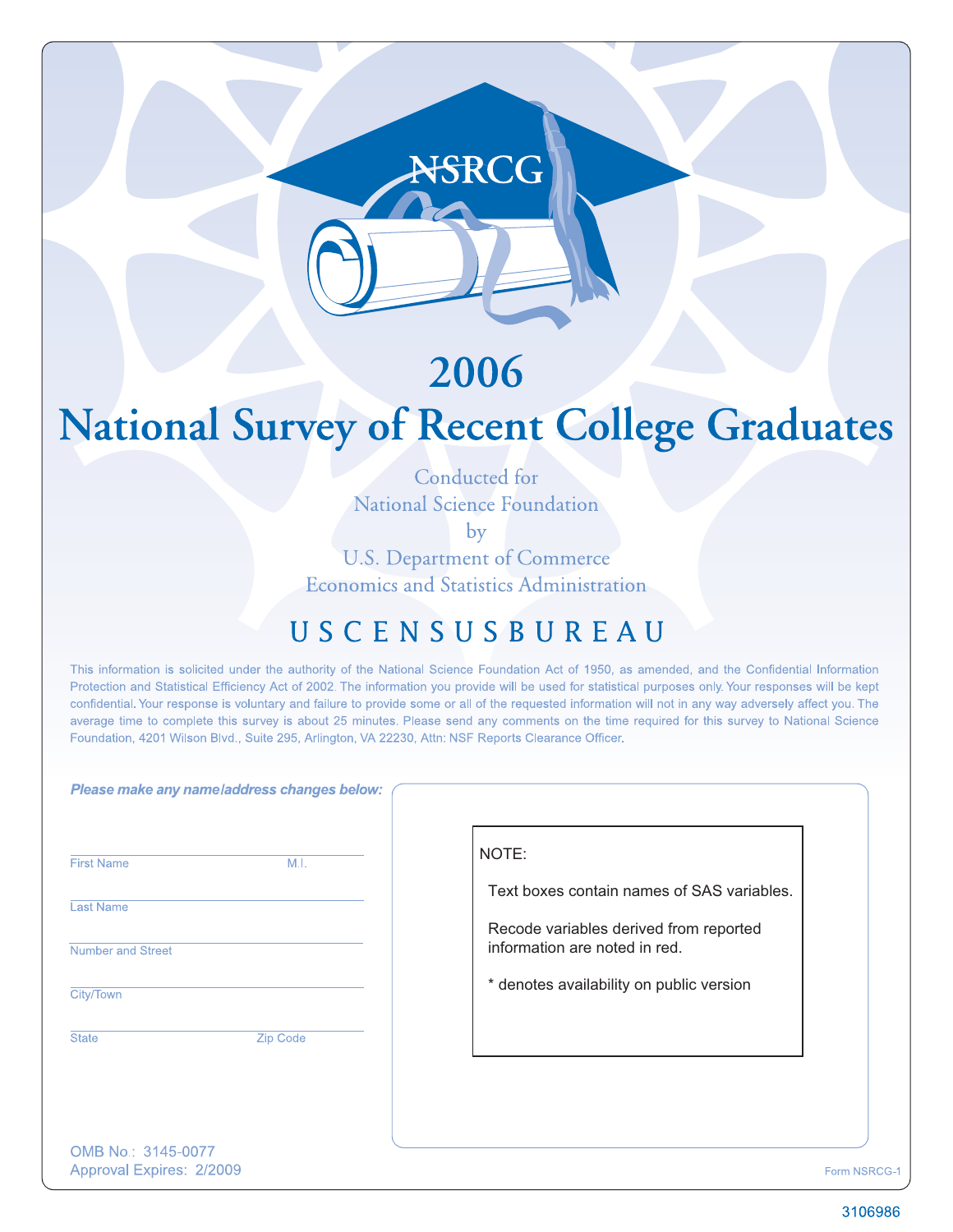|     | Page 1                                                                                                                                                                                 |     |                                                                                                                                                                                                                                                                                                                                                                                                                |
|-----|----------------------------------------------------------------------------------------------------------------------------------------------------------------------------------------|-----|----------------------------------------------------------------------------------------------------------------------------------------------------------------------------------------------------------------------------------------------------------------------------------------------------------------------------------------------------------------------------------------------------------------|
|     | <b>Part A - Education Background</b>                                                                                                                                                   | A4. | Using a 4-point scale, what was your overall<br>undergraduate grade point average (GPA)?                                                                                                                                                                                                                                                                                                                       |
| A1. | In what year did you receive your high school<br>diploma or high school equivalency certificate?<br><b>HSYR</b><br><b>YEAR</b><br><b>HSNOI</b><br>$\Box$<br>DID NOT FINISH HIGH SCHOOL |     | If you have more than one bachelor's degree,<br>give your overall grade point average for your<br>first bachelor's degree.<br>UGGPA*<br>Mark one answer.<br>$1 \square$ 3.75 – 4.00 GPA (Mostly A's)<br>$2 \square$ 3.25 – 3.74 GPA (About half A's/half B's)<br>$3\Box$ 2.75 – 3.24 GPA (Mostly B's)<br>$4\Box$ 2.25 – 2.74 GPA (About half B's/half C's)<br>$1.75 - 2.24$ GPA (Mostly C's)<br>5 <sup>1</sup> |
| A2. | In what U.S. state, U.S. territory, or foreign<br>country did you last attend high school?                                                                                             |     | $6\Box$ 1.25 – 1.74 GPA (About half C's/half D's)<br>$7\Box$ Less than 1.25<br>(Mostly D's or below)<br>$8\Box$ Have not taken courses for which grades<br>were given                                                                                                                                                                                                                                          |
|     | STATE/TERRITORY<br><b>HSST</b><br><b>OR</b>                                                                                                                                            |     |                                                                                                                                                                                                                                                                                                                                                                                                                |
|     | <b>FOREIGN COUNTRY</b>                                                                                                                                                                 | A5. | During the week of April 1, 2006, were you<br>enrolled in or taking courses at a college or<br>university?<br><b>ACSIN</b><br>$1 \square$ Yes<br>$_2\square$ No $\rightarrow$ Go to page 2, question A11                                                                                                                                                                                                       |
| A3. | Have you ever taken courses at a community<br>college?<br><b>COMCOLI*</b><br>Use an X to mark your answer.<br>$1 \square$ Yes<br>$2 \Box$ No                                           | A6. | (If Yes) Were you taking courses or enrolled as<br><b>ACFPT</b><br>Mark one answer.<br>A full-time student in a degree program<br>1 <sup>1</sup><br>$_2\square$ A part-time student in a degree program<br>$3\Box$ Not enrolled in a degree program, but taking<br>courses                                                                                                                                     |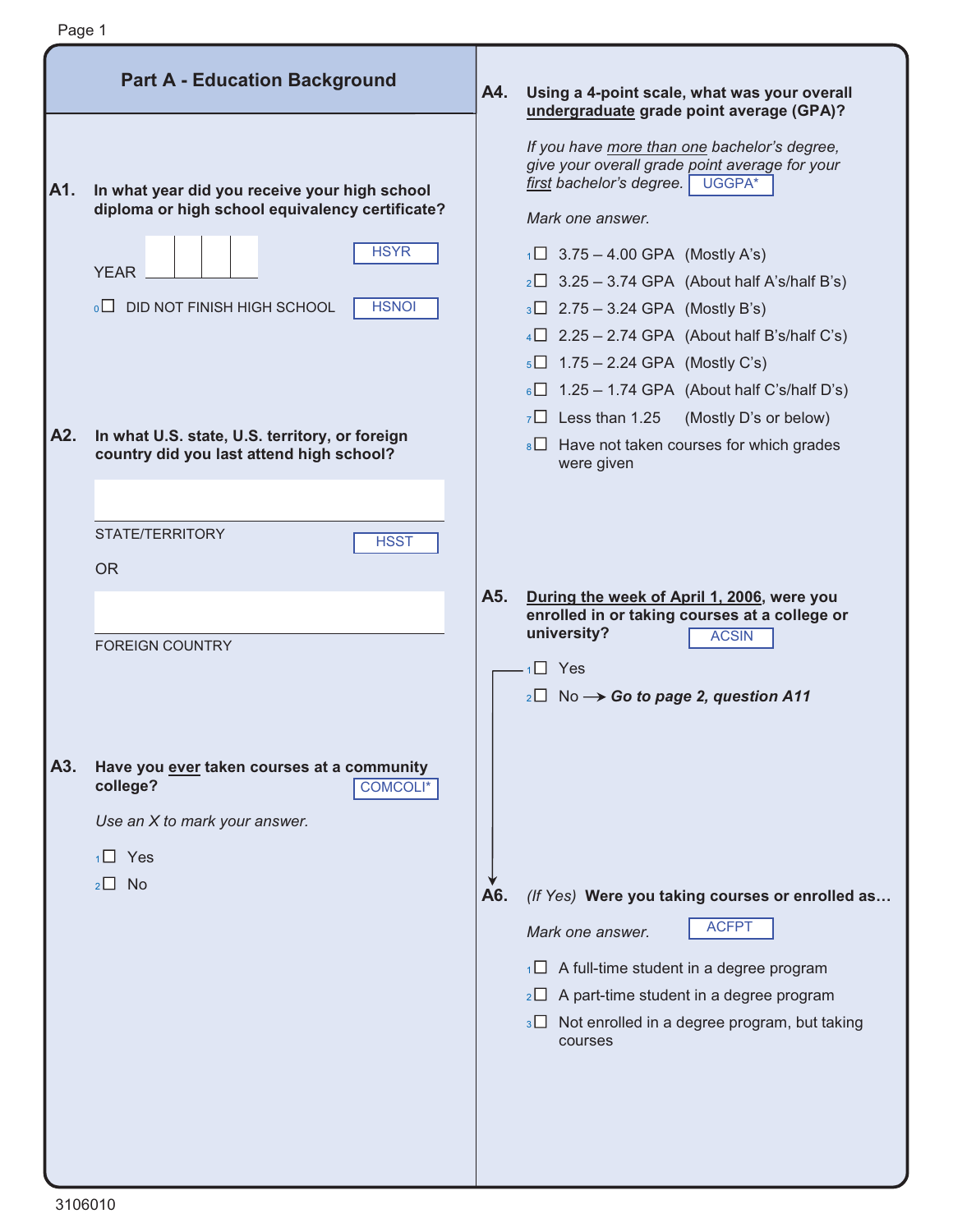| A7.        |                     | Toward what degree were you working?                                                                                                                                                                             |              |                    |   | A10. For which of the following reasons were you<br>taking courses or enrolled?                                                     |
|------------|---------------------|------------------------------------------------------------------------------------------------------------------------------------------------------------------------------------------------------------------|--------------|--------------------|---|-------------------------------------------------------------------------------------------------------------------------------------|
|            |                     | If you were working toward more than one degree,<br>mark the level for the highest degree.                                                                                                                       |              |                    |   | Mark Yes or No for each item.                                                                                                       |
|            |                     | ACDRG*<br>Mark one answer.                                                                                                                                                                                       | ACCAR*       |                    | 1 | Yes No<br>To gain further education before                                                                                          |
|            | $\overline{\circ}$  | No specific degree $\rightarrow$ Go to question A10                                                                                                                                                              | <b>ACGRD</b> |                    |   | 2                                                                                                                                   |
|            |                     | Bachelor's degree (e.g., BS, BA, AB)                                                                                                                                                                             |              |                    | 2 | To prepare for graduate school                                                                                                      |
|            | 2                   | Master's degree (e.g., MS, MA, MBA)                                                                                                                                                                              |              | ACCHG*             | 3 | To change your academic or                                                                                                          |
|            | 3 <sup>1</sup><br>4 | Doctorate (e.g., PhD, DSc, EdD, etc.)<br>Other professional degree (e.g., JD, LLB,                                                                                                                               | ACSKL*       |                    | 4 | To gain further skills or                                                                                                           |
|            |                     | MD, DDS, DVM, etc.) - Specify $\nabla$                                                                                                                                                                           |              |                    |   | knowledge in your academic or                                                                                                       |
|            |                     |                                                                                                                                                                                                                  |              | ACLIC <sup>*</sup> | 5 |                                                                                                                                     |
|            |                     | $-5$ Other – Specify $\nabla$                                                                                                                                                                                    |              | ACADV*             | 6 | To increase opportunities for<br>promotion, advancement or                                                                          |
|            |                     |                                                                                                                                                                                                                  |              | <b>ACEM</b>        | 7 | Required or expected by                                                                                                             |
|            |                     |                                                                                                                                                                                                                  |              | <b>ACINT*</b>      | 8 |                                                                                                                                     |
|            |                     |                                                                                                                                                                                                                  | <b>ACOT</b>  |                    | 9 |                                                                                                                                     |
|            |                     |                                                                                                                                                                                                                  |              | ACOTP*             |   |                                                                                                                                     |
| A8.<br>A9. |                     | What was the primary field of study for this<br>degree?<br>PRIMARY FIELD OF STUDY<br>Using the FIELD OF STUDY list on pages 15-16,<br>choose the code that best describes the field of<br>study for this degree. |              |                    |   | A11. How many degrees did you receive at the<br>bachelor's level or higher prior to April 1, 2006?<br><b>BSDGN</b><br><b>NUMBER</b> |
|            | CODE                | <b>NACED</b><br>NOTE: Field of study codes range from 601 to 995<br>NACEDMG*<br><b>NACEDNG</b>                                                                                                                   |              |                    |   |                                                                                                                                     |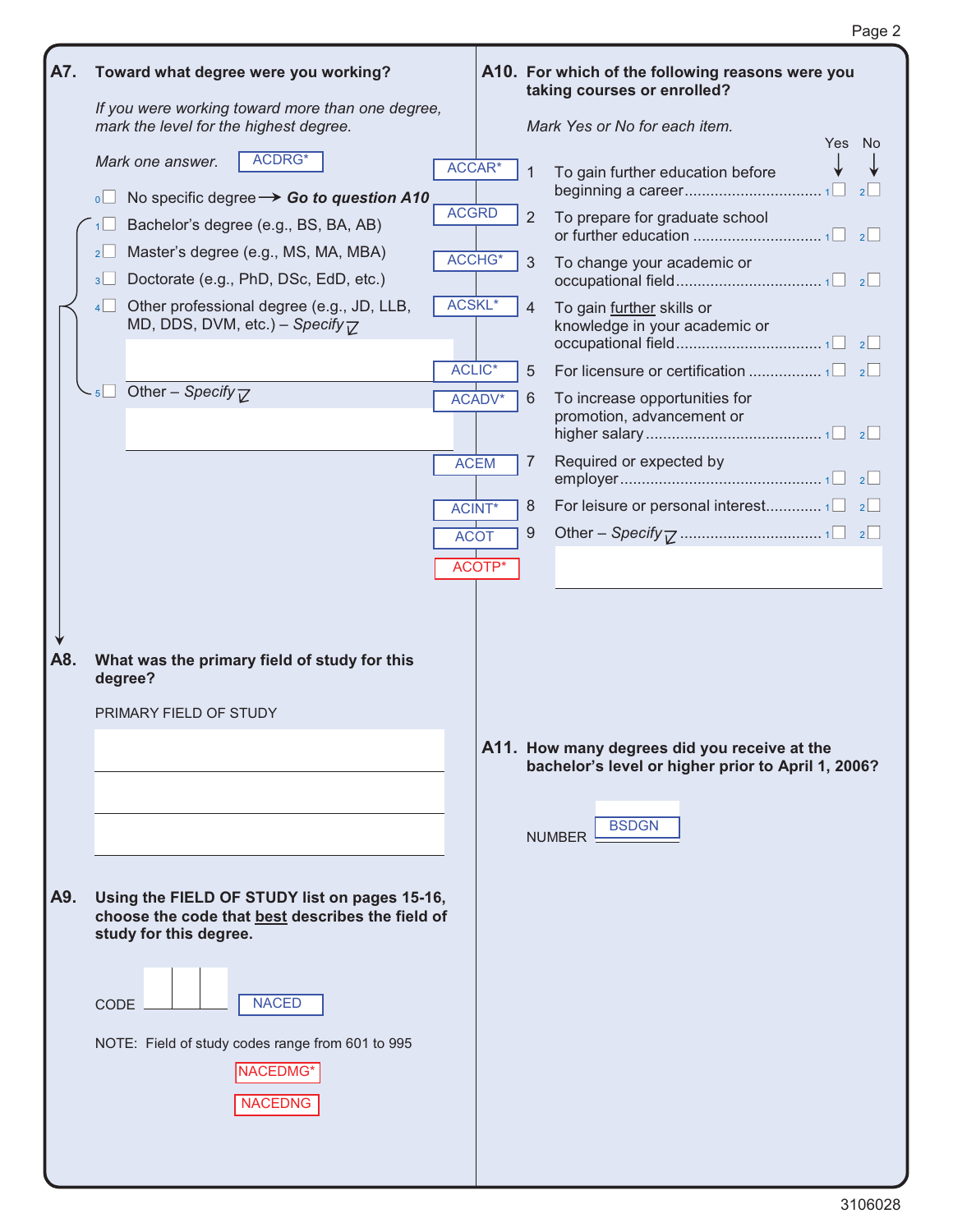| Page 3                                                                                                                                                                                                                                                                                                                                                                                                                                                                                                                                                                          |                                                                                                                                                                                                                                                                                                                                                                                                                                                                                                                                                                                        |                                                                                                                                                                                                                                                                                                                                                                                                                                                                                                                                                                               |
|---------------------------------------------------------------------------------------------------------------------------------------------------------------------------------------------------------------------------------------------------------------------------------------------------------------------------------------------------------------------------------------------------------------------------------------------------------------------------------------------------------------------------------------------------------------------------------|----------------------------------------------------------------------------------------------------------------------------------------------------------------------------------------------------------------------------------------------------------------------------------------------------------------------------------------------------------------------------------------------------------------------------------------------------------------------------------------------------------------------------------------------------------------------------------------|-------------------------------------------------------------------------------------------------------------------------------------------------------------------------------------------------------------------------------------------------------------------------------------------------------------------------------------------------------------------------------------------------------------------------------------------------------------------------------------------------------------------------------------------------------------------------------|
| your first bachelor's degree.                                                                                                                                                                                                                                                                                                                                                                                                                                                                                                                                                   | A12. The next few questions ask about the degrees you received before April 1, 2006. Starting with your most<br>recent college or university degree, please provide the following information for each degree you have at<br>the bachelor's level or higher. If you have more than three degrees, report your two most recent degrees and                                                                                                                                                                                                                                              |                                                                                                                                                                                                                                                                                                                                                                                                                                                                                                                                                                               |
| <b>MOST RECENT DEGREE</b>                                                                                                                                                                                                                                                                                                                                                                                                                                                                                                                                                       | <b>SECOND MOST RECENT DEGREE</b>                                                                                                                                                                                                                                                                                                                                                                                                                                                                                                                                                       | <b>FIRST BACHELOR'S DEGREE</b><br>(if not already reported)                                                                                                                                                                                                                                                                                                                                                                                                                                                                                                                   |
| a. From which school did you receive your<br>most recent degree?<br>College or University Name                                                                                                                                                                                                                                                                                                                                                                                                                                                                                  | a. From which school did you receive your<br>second most recent degree?<br>College or University Name                                                                                                                                                                                                                                                                                                                                                                                                                                                                                  | a. From which school did you receive<br>your first bachelor's degree, if not<br>already reported on this page?<br>College or University Name                                                                                                                                                                                                                                                                                                                                                                                                                                  |
| Department                                                                                                                                                                                                                                                                                                                                                                                                                                                                                                                                                                      | Department                                                                                                                                                                                                                                                                                                                                                                                                                                                                                                                                                                             | Department                                                                                                                                                                                                                                                                                                                                                                                                                                                                                                                                                                    |
|                                                                                                                                                                                                                                                                                                                                                                                                                                                                                                                                                                                 |                                                                                                                                                                                                                                                                                                                                                                                                                                                                                                                                                                                        |                                                                                                                                                                                                                                                                                                                                                                                                                                                                                                                                                                               |
| City/Town                                                                                                                                                                                                                                                                                                                                                                                                                                                                                                                                                                       | City/Town                                                                                                                                                                                                                                                                                                                                                                                                                                                                                                                                                                              | City/Town                                                                                                                                                                                                                                                                                                                                                                                                                                                                                                                                                                     |
| <b>State/Foreign Country</b>                                                                                                                                                                                                                                                                                                                                                                                                                                                                                                                                                    | State/Foreign Country                                                                                                                                                                                                                                                                                                                                                                                                                                                                                                                                                                  | State/Foreign Country                                                                                                                                                                                                                                                                                                                                                                                                                                                                                                                                                         |
| b. In what month and year was this degree<br>awarded?<br>Month<br>Year<br>c. What type of degree did you receive?<br>Mark one answer.<br>Bachelor's degree (e.g. BS, BA, AB)<br>Master's degree (e.g., MS, MA, MBA)<br>2 <sub>2</sub><br>Doctorate (e.g., PhD, DSc, EdD, etc.)<br>3 <sup>l</sup><br>Other professional degree (e.g., JD,<br>4 <sup>1</sup><br>LLB, MD, DDS, DVM, etc.) - Specify T<br>Other - Specify <sub><math>77</math></sub><br>$5\Box$<br>d. What is the major field of study and<br>second major (if any) for this degree?<br><b>MAJOR FIELD OF STUDY</b> | b. In what month and year was this degree<br>awarded?<br>Month<br>Year<br>c. What type of degree did you receive?<br>Mark one answer.<br>Bachelor's degree (e.g. BS, BA, AB)<br>1 <sup>1</sup><br>Master's degree (e.g., MS, MA, MBA)<br>2 <sup>1</sup><br>Doctorate (e.g., PhD, DSc, EdD, etc.)<br>3 <sup>1</sup><br>Other professional degree (e.g., JD,<br>$\vert$<br>LLB, MD, DDS, DVM, etc.) - Specify TZ<br>Other - Specify $\overline{C}$<br>5 <sup>1</sup><br>d. What is the major field of study and<br>second major (if any) for this degree?<br><b>MAJOR FIELD OF STUDY</b> | b. In what month and year was this degree<br>awarded?<br>Month<br>Year<br>c. What type of degree did you receive?<br>Mark one answer.<br>Bachelor's degree (e.g. BS, BA, AB)<br>Master's degree (e.g., MS, MA, MBA)<br>2 <sub>2</sub><br>Doctorate (e.g., PhD, DSc, EdD, etc.)<br>3<br>Other professional degree (e.g., JD,<br>4<br>LLB, MD, DDS, DVM, etc.) - Specify <sub>V</sub><br>Other - Specify <sub><math>\overline{7}</math></sub><br>$5$ $\Box$<br>d. What is the major field of study and<br>second major (if any) for this degree?<br><b>MAJOR FIELD OF STUDY</b> |
| <b>SECOND MAJOR</b>                                                                                                                                                                                                                                                                                                                                                                                                                                                                                                                                                             | <b>SECOND MAJOR</b>                                                                                                                                                                                                                                                                                                                                                                                                                                                                                                                                                                    | <b>SECOND MAJOR</b>                                                                                                                                                                                                                                                                                                                                                                                                                                                                                                                                                           |
| e. Using the FIELD OF STUDY list on<br>pages 15-16, choose the code that<br>best describes the major field of study<br>and second major (if any) for this<br>degree.                                                                                                                                                                                                                                                                                                                                                                                                            | e. Using the FIELD OF STUDY list on<br>pages 15-16, choose the code that<br>best describes the major field of study<br>and second major (if any) for this<br>degree.                                                                                                                                                                                                                                                                                                                                                                                                                   | e. Using the FIELD OF STUDY list on<br>pages 15-16, choose the code that<br>best describes the major field of study<br>and second major (if any) for this<br>degree.                                                                                                                                                                                                                                                                                                                                                                                                          |
| Code for Major Field of Study                                                                                                                                                                                                                                                                                                                                                                                                                                                                                                                                                   | Code for Major Field of Study                                                                                                                                                                                                                                                                                                                                                                                                                                                                                                                                                          | Code for Major Field of Study                                                                                                                                                                                                                                                                                                                                                                                                                                                                                                                                                 |
| Code for Second Major                                                                                                                                                                                                                                                                                                                                                                                                                                                                                                                                                           | Code for Second Major                                                                                                                                                                                                                                                                                                                                                                                                                                                                                                                                                                  | Code for Second Major                                                                                                                                                                                                                                                                                                                                                                                                                                                                                                                                                         |
| NOTE: Field of study codes range from 601-995                                                                                                                                                                                                                                                                                                                                                                                                                                                                                                                                   | NOTE: Field of study codes range from 601-995                                                                                                                                                                                                                                                                                                                                                                                                                                                                                                                                          | NOTE: Field of study codes range from 601-995                                                                                                                                                                                                                                                                                                                                                                                                                                                                                                                                 |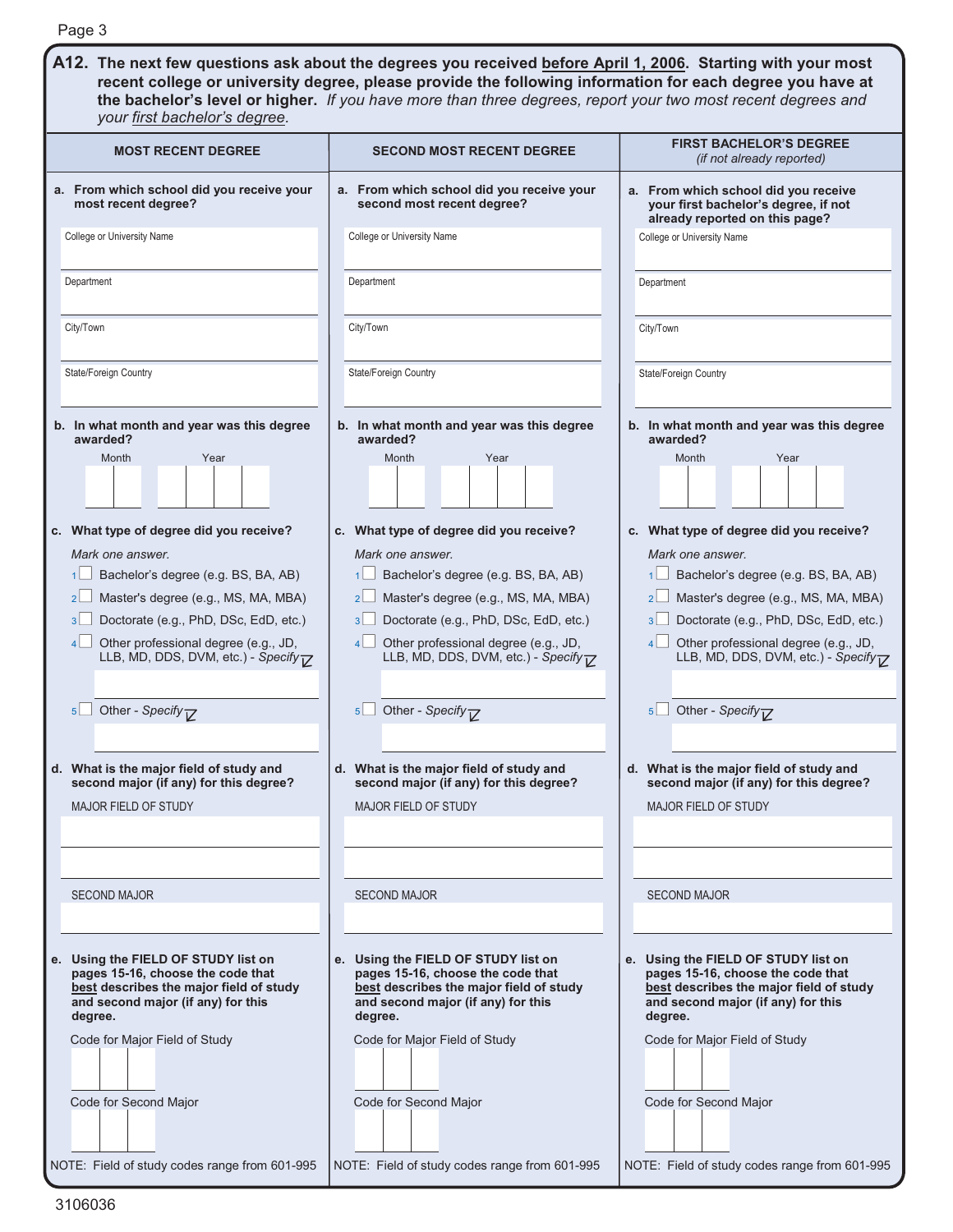#### A13. The next question asks about the types of financial support you may have received to finance any **undergraduate or graduate degrees you completed before April 1, 2006.**

*Mark all that apply in each column.* 

|                                                            |                                                                                                                                                                                                            |                                        |                                                       | Undergraduate                          | Graduate                         |
|------------------------------------------------------------|------------------------------------------------------------------------------------------------------------------------------------------------------------------------------------------------------------|----------------------------------------|-------------------------------------------------------|----------------------------------------|----------------------------------|
| $\mathbf{1}$                                               | Financial support from parents, spouse,                                                                                                                                                                    |                                        |                                                       | UGFGFT*<br>1 <sup>1</sup>              | <b>GRFGFT*</b>                   |
| $\overline{2}$                                             | Loans from the school you attended, banks,                                                                                                                                                                 |                                        |                                                       | UGFLN*<br>2 <sup>2</sup>               | <b>GRFLN*</b><br>2 <sup>l</sup>  |
| 3                                                          |                                                                                                                                                                                                            |                                        |                                                       | UGFPLN*<br>$\vert$ 3                   | <b>GRFPLN*</b><br>3 <sup>l</sup> |
| 4                                                          |                                                                                                                                                                                                            |                                        |                                                       | UGFEM*<br>$\overline{4}$               | <b>GRFEM*</b><br>4 <sup>1</sup>  |
| 5                                                          | Tuition waivers, fellowships, grants, scholarships                                                                                                                                                         |                                        |                                                       | UGFGRN*<br>5 <sup>l</sup>              | <b>GRFGRN*</b><br>5 <sup>1</sup> |
| 6                                                          |                                                                                                                                                                                                            |                                        |                                                       | UGFAST*<br>6 <sup>l</sup>              | <b>GRFAST*</b><br>6 <sup>l</sup> |
| 7                                                          |                                                                                                                                                                                                            |                                        |                                                       | UGFERN*<br>7 <sup>1</sup>              | <b>GRFERN*</b><br>7 <sup>1</sup> |
| 8                                                          |                                                                                                                                                                                                            |                                        |                                                       | UGFOT*<br>$\mathsf{B} \mathsf{I}$      | <b>GRFOT*</b><br>8 <sup>l</sup>  |
|                                                            |                                                                                                                                                                                                            |                                        |                                                       | UGFNODG*                               | <b>GRFNODG*</b>                  |
|                                                            | A14. The next question asks about the TOTAL amount you have borrowed to finance undergraduate and<br>graduate degrees you completed before April 1, 2006, and how much you still owed as of April 1, 2006. |                                        |                                                       |                                        |                                  |
|                                                            | Mark one answer in each undergraduate and graduate column.                                                                                                                                                 |                                        |                                                       |                                        |                                  |
| <b>COMPLETED</b><br><b>UNDERGRADUATE</b><br><b>DEGREES</b> |                                                                                                                                                                                                            | <b>Amount Still</b>                    | <b>COMPLETED</b><br><b>GRADUATE</b><br><b>DEGREES</b> | <b>Amount Still</b>                    |                                  |
|                                                            |                                                                                                                                                                                                            | <b>Total Amount</b><br><b>Borrowed</b> | Owed as of<br>April 1, 2006                           | <b>Total Amount</b><br><b>Borrowed</b> | Owed as of<br>April 1, 2006      |

|  | <b>Borrowed</b>      | April 1, 2006  | <b>Borrowed</b> | April 1, 2006  |
|--|----------------------|----------------|-----------------|----------------|
|  |                      |                |                 |                |
|  |                      |                |                 |                |
|  | $2^{\vert}$          | $2^{\vert}$    | $\mathbf{P}$    | $2$            |
|  | 3 <sup>1</sup>       | 3 <sup>1</sup> | 3 <sup>1</sup>  | 3 <sup>1</sup> |
|  |                      | $\vert$        | $\mathbf{A}$    | 4              |
|  | 5 <sup>1</sup>       | 5 <sup>1</sup> | 5 <sup>1</sup>  | $5^{\circ}$    |
|  | $\mathsf{B}$         | $6 \mid$       | 6               | $6$            |
|  | $7$                  |                | $\mathbf{z}$    | $7$            |
|  | $\mathbf{a}$         | $\mathbf{R}$   | $\vert$ 8       | $8$            |
|  | $\overline{9}$       | $\mathsf{q}$   | $\overline{9}$  | 9              |
|  | UGLOANR <sup>*</sup> | UGOWER*        | GRLOANR*        | <b>GROWER*</b> |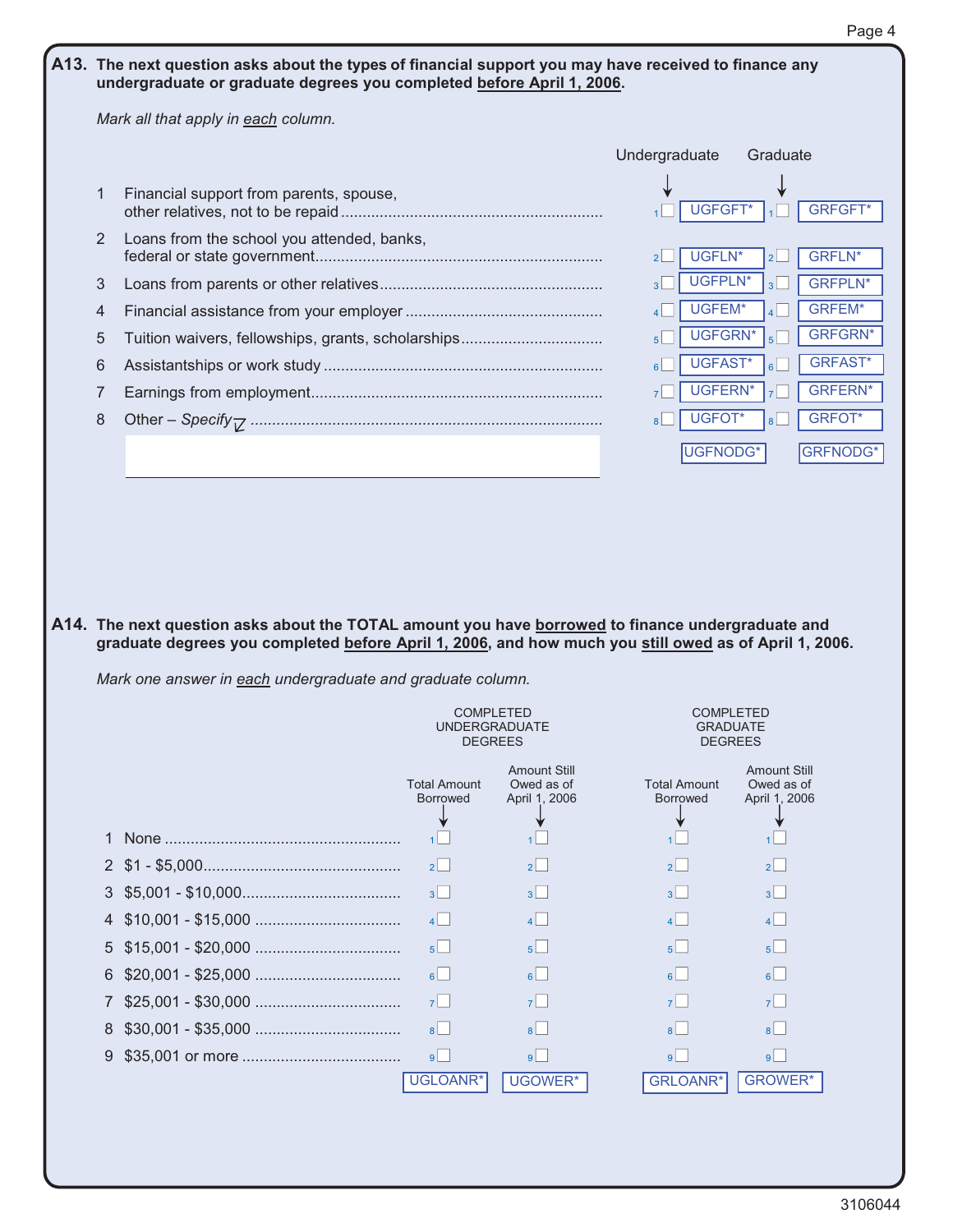|                       | <b>Part B - Employment Situation</b>                                                                                                                       | <b>B4.</b> | Prior to the week of April 1, 2006, when did you<br>last work for pay or profit?                                                                                                                               |
|-----------------------|------------------------------------------------------------------------------------------------------------------------------------------------------------|------------|----------------------------------------------------------------------------------------------------------------------------------------------------------------------------------------------------------------|
| <b>B1.</b>            | LFSTAT*<br>Were you working for pay or profit during the<br>week of April 1, 2006?                                                                         |            | $\overline{\mathbf{I}}$ Mark this box if you never worked for<br>pay or profit and then go to page 11,<br><b>LWNVR</b><br>question D1                                                                          |
|                       | Working includes being a student on paid work-study,<br>self-employed, or on any type of paid or unpaid leave,<br>including vacation.<br><b>WRKG*</b>      |            | Month<br>Year<br><b>LAST WORKED</b>                                                                                                                                                                            |
|                       | Yes $\rightarrow$ Go to page 6, question B8<br>$2 \Box$ No                                                                                                 |            | <b>LWMN</b><br><b>LWYR</b>                                                                                                                                                                                     |
|                       |                                                                                                                                                            | <b>B5.</b> | What was the title of the last job you held prior to<br>the week of April 1, 2006?                                                                                                                             |
|                       |                                                                                                                                                            |            | Example: Financial analyst                                                                                                                                                                                     |
| <b>B2.</b>            | (If No) Did you look for work during the four<br>weeks preceding April 1, 2006? This would be<br>between March 4 <sup>th</sup> and April 1 <sup>st</sup> . |            |                                                                                                                                                                                                                |
|                       | LOOKWK*<br>Yes<br>1                                                                                                                                        |            |                                                                                                                                                                                                                |
|                       | $2 \Box$ No                                                                                                                                                | <b>B6.</b> | What kind of work were you doing on this last<br>job - that is, what were your duties and<br>responsibilities on your last job? Please be<br>as specific as possible, including any area of<br>specialization. |
| <b>B3.</b>            | What were your reasons for not working during                                                                                                              |            | Example: Analyzed financial information, prepared<br>technical reports. Specialized in asset<br>management.                                                                                                    |
|                       | the week of April 1, 2006?<br>Mark Yes or No for each item.                                                                                                |            |                                                                                                                                                                                                                |
|                       | Yes No                                                                                                                                                     |            |                                                                                                                                                                                                                |
| <b>NWRET</b>          | 1<br>Year retired                                                                                                                                          |            |                                                                                                                                                                                                                |
|                       | If $Yes \longrightarrow$<br><b>NWRTYR</b>                                                                                                                  |            |                                                                                                                                                                                                                |
| NWLAY*                | 2                                                                                                                                                          |            |                                                                                                                                                                                                                |
| NWSTU*                | 3                                                                                                                                                          |            |                                                                                                                                                                                                                |
| NWFAM*                | Family responsibilities1 2<br>4                                                                                                                            |            |                                                                                                                                                                                                                |
| <b>NWILL</b>          | 5<br>Chronic illness or                                                                                                                                    | <b>B7.</b> | Using the JOB CATEGORY list on pages 17-18,                                                                                                                                                                    |
| NWOCNA*               | 6                                                                                                                                                          |            | choose the code that best describes the last job<br>you held prior to the week of April 1, 2006.                                                                                                               |
| NWNOND*               | 7                                                                                                                                                          |            |                                                                                                                                                                                                                |
| <b>NWOT</b><br>NWOTP* | 8                                                                                                                                                          |            | $\rightarrow$ Go to page 10,<br>question B34<br><b>NOCLST</b><br><b>CODE</b>                                                                                                                                   |
|                       |                                                                                                                                                            |            | NOTE: Job category codes range from 010 to 500<br><b>NOCMLST</b>                                                                                                                                               |
|                       | 0.005                                                                                                                                                      |            | <b>NOCNLST</b>                                                                                                                                                                                                 |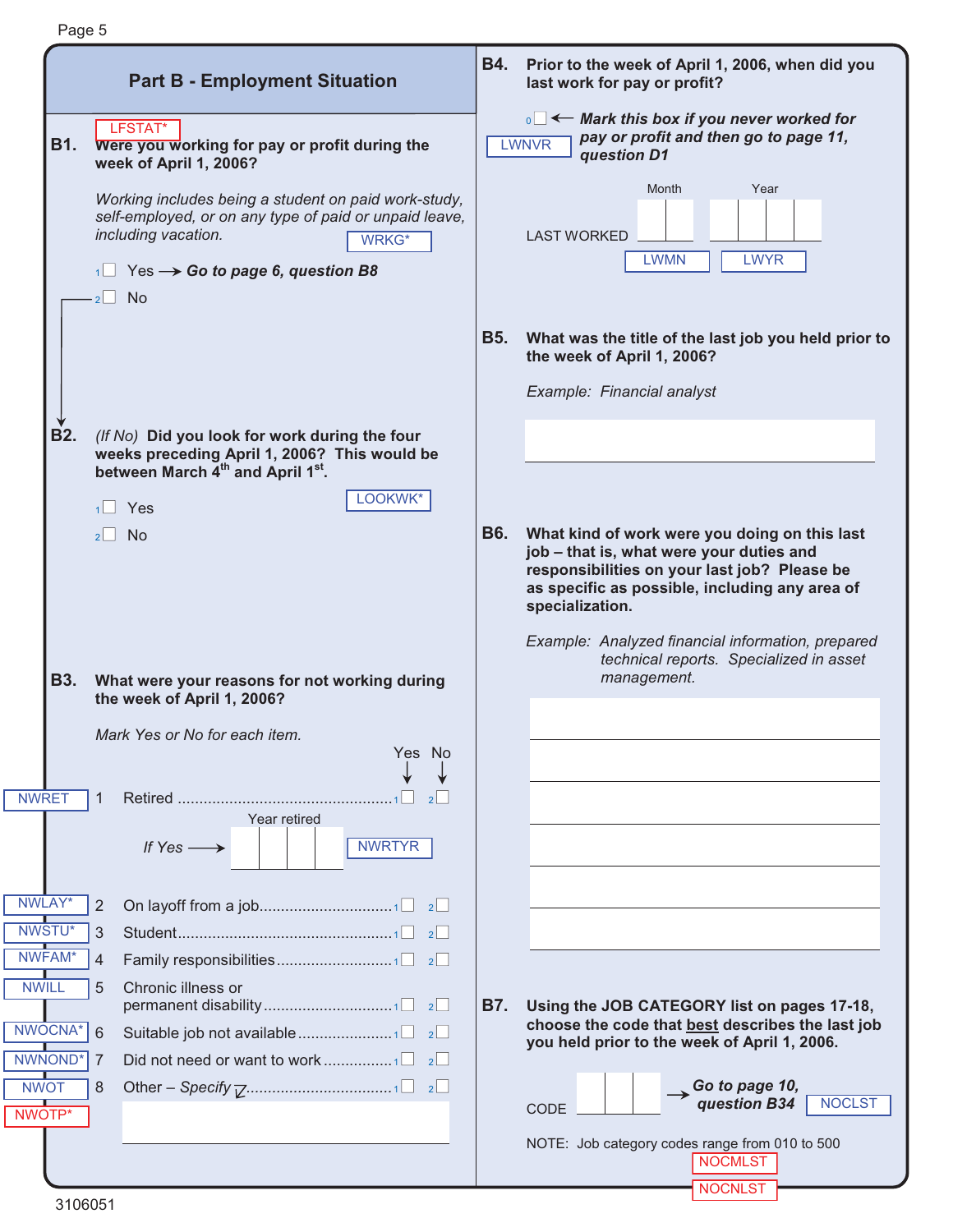**B11. Which one of the following best describes** 

**April 1, 2006? Were you…**

**your principal employer during the week of** 

| <b>B8.</b> | Who was your principal employer during the<br>week of April 1, 2006?                                                                                             |                | Mark one answer.                                                                                       | <b>NEDTP</b>                     |
|------------|------------------------------------------------------------------------------------------------------------------------------------------------------------------|----------------|--------------------------------------------------------------------------------------------------------|----------------------------------|
|            | If you had more than one job, report the one for<br>which you worked the most hours that week.                                                                   | 1              | SELF-EMPLOYED or a BUSINESS OWNER<br>In a non-incorporated business, professional<br>practice, or farm |                                  |
|            | If your employer had more than one location,<br>report the location that employed you.                                                                           | $2^{\square}$  | In an incorporated business, professional<br>practice, or farm                                         |                                  |
|            | If you worked for a contracting or consulting<br>company, report the name of that company, not<br>the client organization.                                       |                | PRIVATE SECTOR employee<br>3 In a for-profit company or organization                                   |                                  |
|            | <b>Employer Name</b><br><b>INSTCOD</b><br><b>CARNEG</b>                                                                                                          |                | 4 In a non-profit organization (including tax-exempt<br>and charitable organizations)                  |                                  |
|            | Department/Division<br>CARN05C                                                                                                                                   |                | <b>GOVERNMENT</b> employee                                                                             |                                  |
|            | <b>PUBPRI</b><br>City/Town<br>PBPR05C                                                                                                                            |                | 5 In a local government (e.g., city, county, school<br>district)                                       |                                  |
|            | <b>State</b><br><b>EMST</b><br><b>EMRG</b>                                                                                                                       | $6 \Box$       | In a state government (including state colleges/<br>universities)                                      |                                  |
|            | ZIP Code<br><b>EMUS</b>                                                                                                                                          |                | $7\Box$ In the U.S. military service, active duty or<br>Commissioned Corps (e.g., USPHS, NOAA)         |                                  |
| <b>B9.</b> | What was that employer's main business or<br>industry; that is, what did that employer make                                                                      | 8              | In the U.S. government (e.g., civilian employee)<br>OTHER type of employee                             |                                  |
|            | or do?<br>If your principal employer had more than one type of<br>business, report the type of business primarily<br>performed at the location where you worked. | 9              | Other – Specify type of employer $\nabla$                                                              |                                  |
|            | Example: Production of microprocessor chips<br><b>EMPLOYER'S MAIN BUSINESS</b>                                                                                   |                | B12. Was your principal employer an educational<br>institution?                                        | <b>EMED</b>                      |
|            |                                                                                                                                                                  | $1 \cup Y$ es  |                                                                                                        |                                  |
|            |                                                                                                                                                                  |                | $_2\Box$ No $\rightarrow$ Go to page 7, question B14                                                   |                                  |
|            |                                                                                                                                                                  |                | B13. (If Yes) Was the educational institution where you<br>worked a                                    | <b>EDTP</b>                      |
|            | <b>B10. Counting all locations where this employer</b>                                                                                                           |                | Mark one answer.                                                                                       | <b>EMTP</b>                      |
|            | operates, how many people work for your<br>principal employer? Your best estimate is fine.                                                                       | 1              | Preschool, elementary, middle,<br>or secondary school or system                                        | <b>EMSECDT</b><br><b>EMSECSM</b> |
|            | EMSIZE*<br>Mark one answer.<br>10 or fewer employees<br>1 <sup>1</sup>                                                                                           | 2              | Two-year college, community college,<br>or technical institute                                         | <b>EMSECPB*</b>                  |
|            | 11 - 24 employees<br>2<br>25 - 99 employees                                                                                                                      |                | 3 Four-year college or university, other than a<br>medical school                                      |                                  |
|            | 3 <sup>L</sup><br>100 - 499 employees<br>4 <sup>1</sup>                                                                                                          | 4              | Medical school (including university-affiliated<br>hospital or medical center)                         |                                  |
|            | 500 - 999 employees<br>5 <sup>l</sup><br>1,000 - 4,999 employees<br>6 <sup>l</sup>                                                                               | 5 <sup>1</sup> | University-affiliated research institute                                                               |                                  |
|            | 5,000 - 24,999 employees<br>7 <sup>1</sup>                                                                                                                       | 6              | Other - Specify $\nabla$                                                                               |                                  |
|            | 25,000+ employees<br>8 <sup>l</sup>                                                                                                                              |                |                                                                                                        |                                  |

**Principal Employer**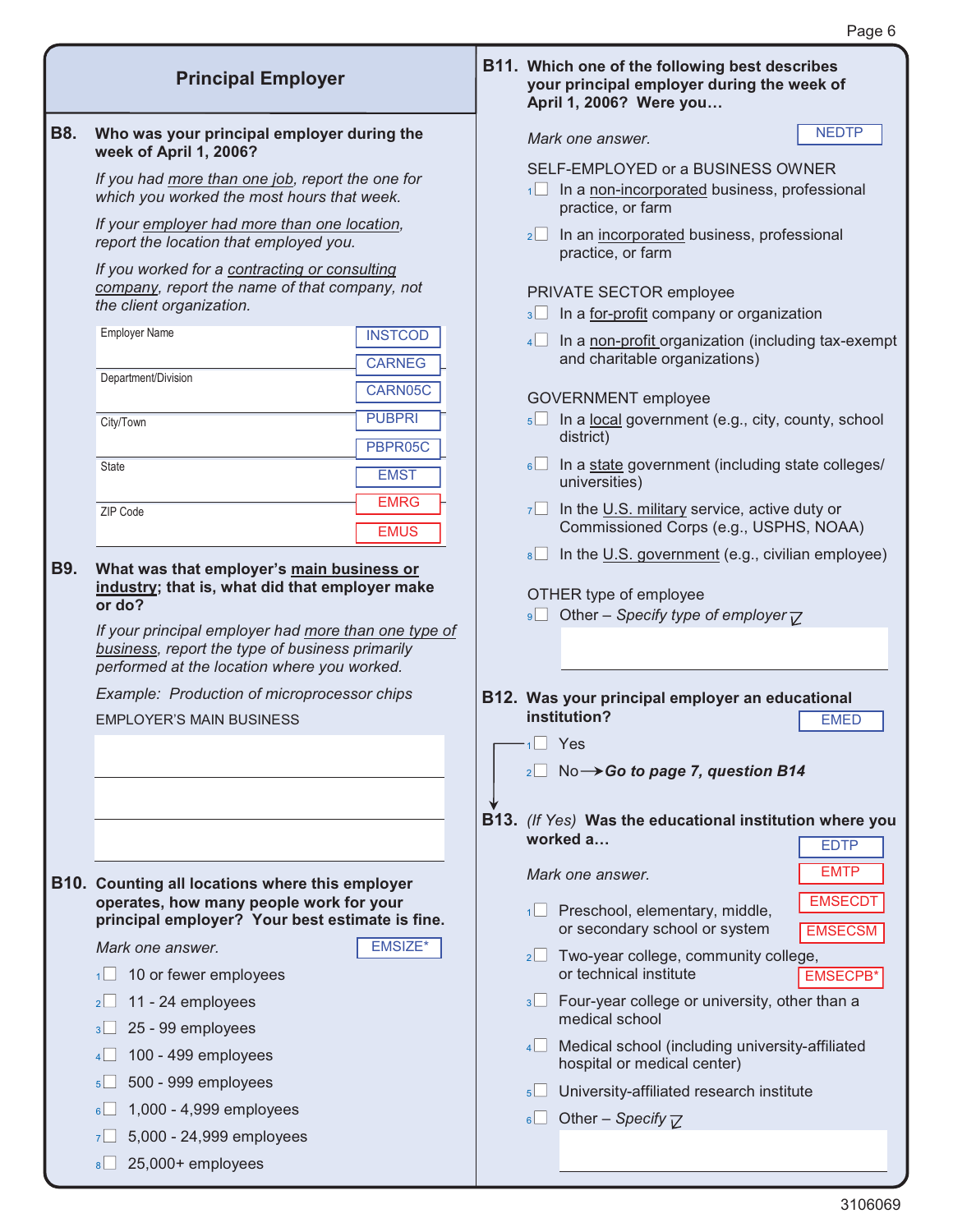| <b>Principal Job</b>                                                                                                                                                                                                                                                           |         | B18. To what extent was your work on your principal<br>job related to your highest degree? Was it                                                                                                                                 |
|--------------------------------------------------------------------------------------------------------------------------------------------------------------------------------------------------------------------------------------------------------------------------------|---------|-----------------------------------------------------------------------------------------------------------------------------------------------------------------------------------------------------------------------------------|
| B14. What was the title of the principal job you held<br>during the week of April 1, 2006?<br>Example: Financial analyst                                                                                                                                                       |         | OCEDRLP*<br>Mark one answer.<br>Closely related<br>Go to page 8,<br>question B21<br>Somewhat related<br>Not related                                                                                                               |
| B15. What kind of work were you doing on this job -<br>that is, what were your duties and<br>responsibilities on your principal job? Please<br>be as specific as possible, including any area of<br>specialization.<br>Example: Analyzed financial information, prepared       |         | B19. (If Not related) Did these factors influence your<br>decision to work in an area outside the field of<br>your highest degree?<br>Mark Yes or No for each item.                                                               |
| technical reports. Specialized in asset<br>management.                                                                                                                                                                                                                         | NRPAY*  | Yes No<br>Pay, promotion opportunities1                                                                                                                                                                                           |
|                                                                                                                                                                                                                                                                                | NRCON*  | Working conditions (e.g., hours,<br>equipment, working environment) $1 \Box 2 \Box$                                                                                                                                               |
|                                                                                                                                                                                                                                                                                | NRLOC*  | 3                                                                                                                                                                                                                                 |
|                                                                                                                                                                                                                                                                                | NRCHG*  | Change in career or professional<br>4                                                                                                                                                                                             |
|                                                                                                                                                                                                                                                                                | NRFAM*  | Family-related reasons (e.g.,<br>5<br>children, spouse's job moved)1 2                                                                                                                                                            |
|                                                                                                                                                                                                                                                                                | NROCNA* | 6<br>Job in highest degree field not                                                                                                                                                                                              |
| NROT*                                                                                                                                                                                                                                                                          |         | Some other reason - Specify $\overline{z}$ 1 2 2<br>7                                                                                                                                                                             |
| B16. Using the JOB CATEGORY list on pages 17-18,<br>choose the code that best describes the<br>principal job you held during the week of<br>April 1, 2006.<br><b>NOCPR</b><br>NOCPRMG*<br><b>NOCPRNG</b><br>CODE<br>NOCPRPB'<br>NOTE: Job category codes range from 010 to 500 |         | <b>B20.</b> Which two factors in question B19 were your<br>most important reasons for working in an area<br>outside the field of your highest degree?<br>Enter number of appropriate reason from question<br>B19 above.<br>NRREA* |
| B17. During what month and year did you start this<br>job (that is, the principal job you held during the<br>week of April 1, 2006)?                                                                                                                                           |         | 1<br>Most important reason                                                                                                                                                                                                        |
| Month<br>Year<br>PRINCIPAL JOB STARTED<br><b>STRTYR</b><br><b>STRTMN</b>                                                                                                                                                                                                       |         | 2<br>Second most important reason<br>(Enter "0" if no second reason)<br>NRSEC*                                                                                                                                                    |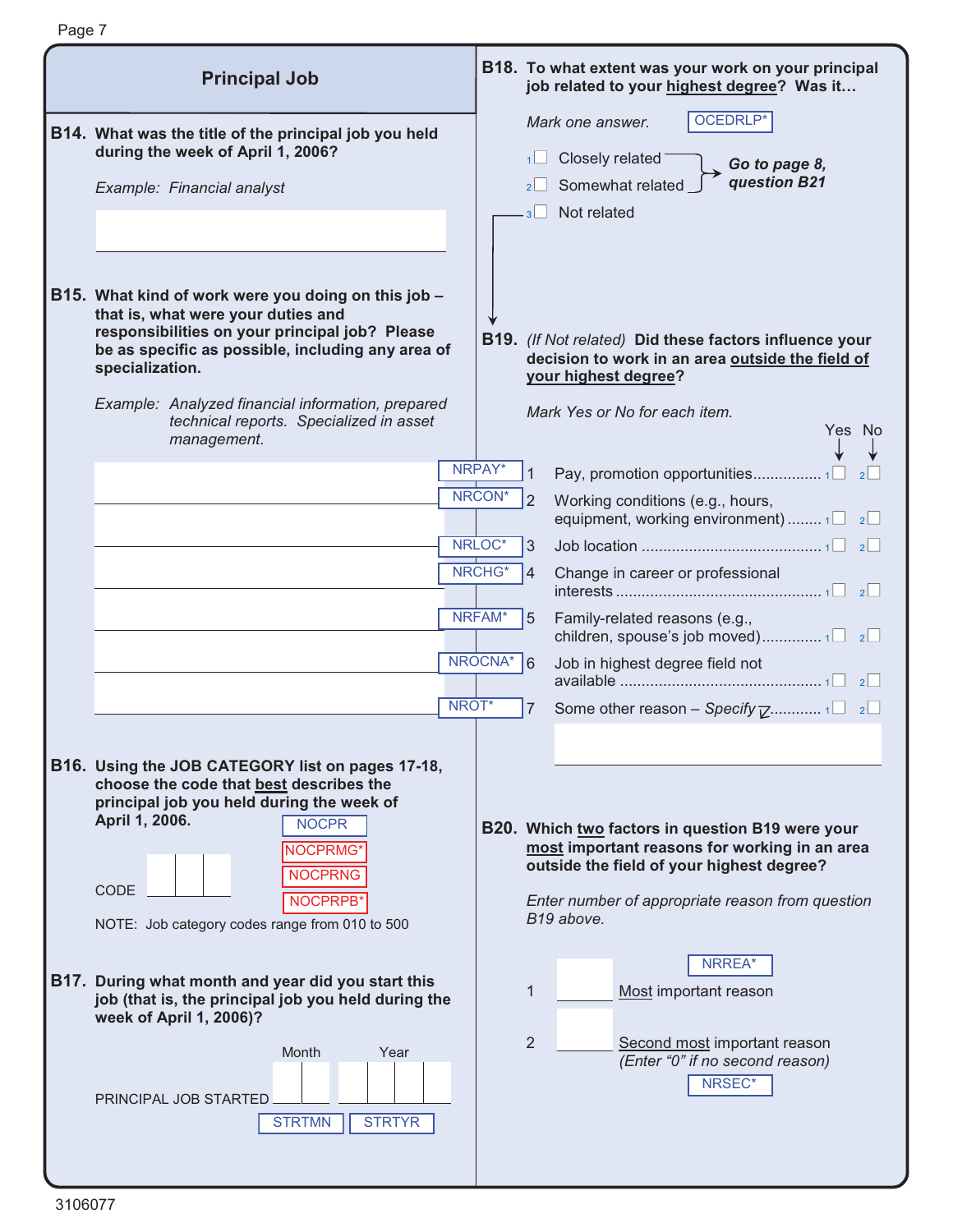|                        |              | B21. The next question is about your work activities<br>on your principal job. Which of the following<br>work activities occupied at least 10 percent of |                          |                                | B23. In performing the principal job you held during<br>the week of April 1, 2006, did you |
|------------------------|--------------|----------------------------------------------------------------------------------------------------------------------------------------------------------|--------------------------|--------------------------------|--------------------------------------------------------------------------------------------|
|                        | job?         | your time during a typical work week on this                                                                                                             |                          |                                | Mark Yes or No for each item.<br>Yes No                                                    |
|                        |              | Mark Yes or No for each item.<br>Yes No                                                                                                                  | <b>WKTEAM*</b>           | 1                              | Work with an immediate work                                                                |
| <b>WAACC*</b>          |              | 2                                                                                                                                                        | WKSORG*                  | 2                              | 2<br>Work with others in the same<br>organization (company, university,                    |
| <b>WABRSH*</b>         | 2            | Basic research - study directed<br>toward gaining scientific knowledge                                                                                   | WKUSORG*                 |                                | agency, etc.), but not the same                                                            |
| WAAPRSH <sup>*</sup> 3 |              | Applied research - study directed<br>toward gaining scientific knowledge                                                                                 | <b>ICOLLAB*</b>          | $\mathbf{3}$<br>$\overline{4}$ | Work with individuals in other<br>Work with individuals located                            |
| WADEV*                 | 14           | Development - using knowledge<br>gained from research for the                                                                                            |                          |                                | If Yes to Item 4, go to question B24.                                                      |
|                        |              | production of materials, devices 1 2                                                                                                                     |                          |                                | If No to Item 4, go to page 9, question B26.                                               |
| <b>WADSN*</b>          | 5            | Design of equipment, processes,                                                                                                                          |                          |                                | B24. (If Yes to Item 4 above) Did your work with                                           |
| WACOM*                 | 6            | Computer programming, systems<br>ACTCAP*                                                                                                                 |                          |                                | individuals located in other countries involve<br>Mark Yes or No for each item.            |
| WAEMRL* 7              |              | Human resources - including<br>ACTDED*<br>recruiting, personnel development,                                                                             |                          |                                | Yes No<br>Data from this question will not be released<br>due to data quality problems.    |
| WAMGMT* 8              |              | <b>ACTMGT</b><br>Managing or supervising people or<br><b>ACTRES*</b>                                                                                     |                          | 1<br>$\mathbf{2}$              | 2<br>Sharing materials, equipment, or                                                      |
| WAPROD <sup>*</sup> 9  |              | ACTRD*<br>Production, operations,<br>maintenance (e.g., chip production,                                                                                 |                          | 3                              |                                                                                            |
| WASVC*                 | $ 10\rangle$ | ACTRDT*<br>Professional services (e.g., health                                                                                                           |                          | 4                              | Jointly developing or designing<br>a product, process, or program? $1 \Box 2 \Box$         |
|                        |              | care, counseling, financial services, p<br>ACTTCH <sup>*</sup>                                                                                           |                          | 5                              | Collaborating on a research<br>$\vert$ 2 $\vert$                                           |
| <b>WASALE*</b>         | 11           | Sales, purchasing, marketing,<br>customer service, public relations1 $\Box$ 2 $\Box$                                                                     |                          | 6                              | Other type of work? – Specify $\overline{V}$ 1 2                                           |
| WAQM*                  |              | 12 Quality or productivity                                                                                                                               |                          |                                |                                                                                            |
| <b>WATEA*</b><br>WAOT* |              |                                                                                                                                                          |                          |                                | B25. In your work with individuals located in other                                        |
|                        |              |                                                                                                                                                          |                          |                                | countries, did you                                                                         |
|                        |              |                                                                                                                                                          |                          |                                | Mark Yes or No for each item.<br>Yes No                                                    |
|                        |              | B22. On which two activities in question B21 did you<br>work the most hours during a typical week on<br>this job?                                        | ICCOMM*<br><b>ICWBVT</b> |                                | Communicate by telephone or<br>e-mail to conduct the work? 1<br>2                          |
|                        |              | Enter number of appropriate activity from question<br>B21 above.                                                                                         | <b>ICTRLA*</b>           |                                | Use web-based or virtual                                                                   |
| WAPRI*                 | 1            | <b>WAPRSM*</b><br>Activity most hours                                                                                                                    | <b>ICTRLH*</b>           |                                | Travel to a foreign country for                                                            |
| WASEC*                 | 2            | <b>WASCSM*</b><br>Activity second most hours<br>(Enter "0" if no second most)                                                                            |                          | 4                              | Work with foreign collaborator(s)<br>who traveled to the U.S. to                           |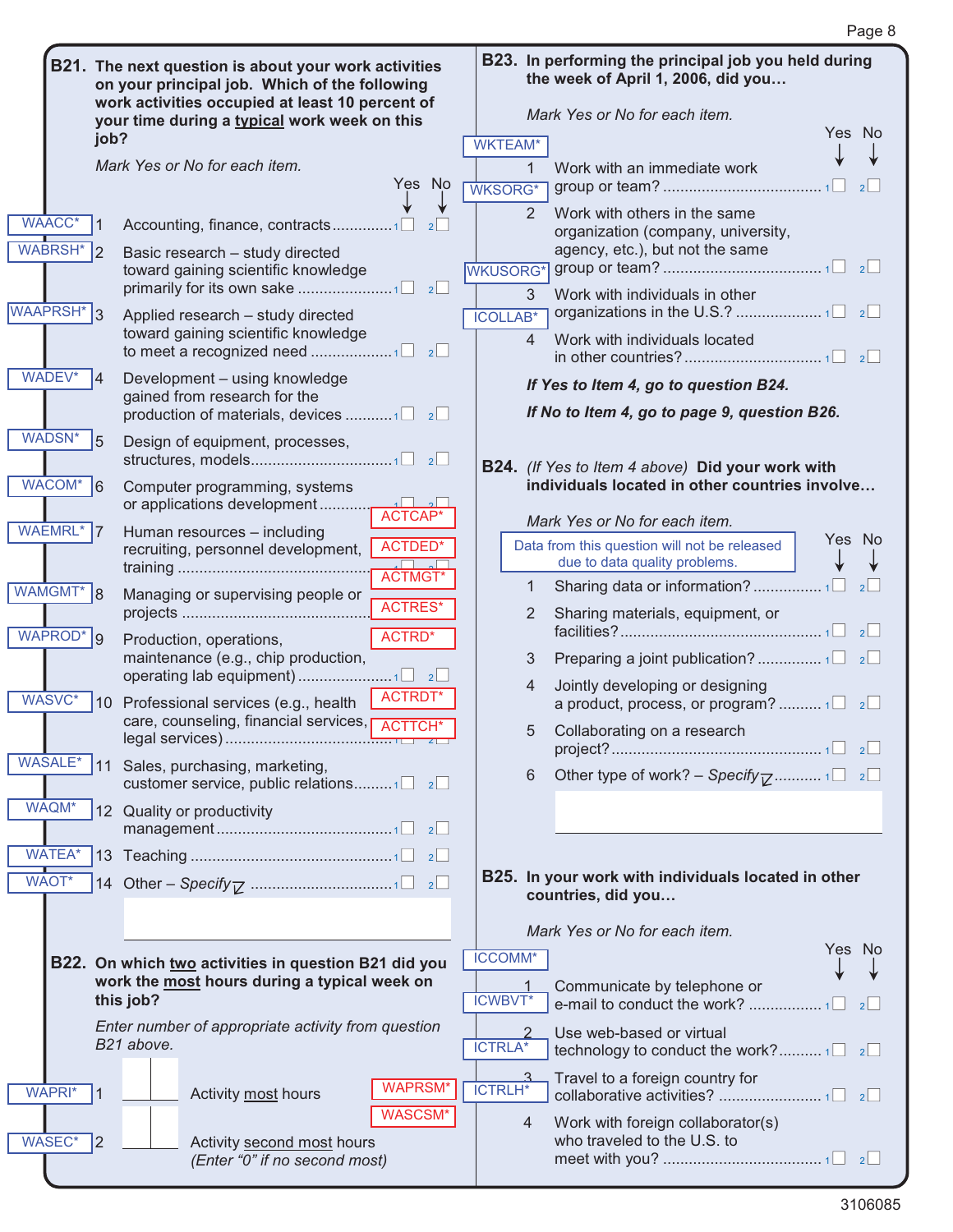|                                                                                                          | B30. Was this salary based on a 52-week year, or less                                                         |
|----------------------------------------------------------------------------------------------------------|---------------------------------------------------------------------------------------------------------------|
| B26. Did you supervise the work of others as part of<br>the principal job you held during the week of    | than that?<br><b>WKSYR</b>                                                                                    |
| April 1, 2006?                                                                                           | Include paid vacation and sick leave.                                                                         |
| Mark "Yes" if you recommended or initiated                                                               |                                                                                                               |
| personnel actions such as hiring, firing, evaluating,<br>or promoting others.                            | <b>WKSWK</b><br>52-week year<br>1                                                                             |
| SUPWK*<br>Teachers should not count students.                                                            | <b>WKSWKP*</b><br>Less than 52 weeks<br>$2$                                                                   |
|                                                                                                          | NUMBER OF WEEKS<br><b>WKSLYR</b>                                                                              |
| $1$ Yes                                                                                                  | <b>PER YEAR</b>                                                                                               |
| $_2$ No $\rightarrow$ Go to question B28                                                                 |                                                                                                               |
| <b>B27.</b> (If Yes) How many people did you typically                                                   | B31. During a typical week on your principal job, how<br>many hours did you work?                             |
| Number                                                                                                   |                                                                                                               |
| Supervised                                                                                               | NUMBER OF HOURS<br><b>HRSWK</b><br><b>HRSWKP</b> *<br><b>WORKED PER WEEK</b>                                  |
| <b>SUPDIR</b>                                                                                            |                                                                                                               |
| Supervise directly?<br>(If none, enter "0")                                                              | If fewer than 35 hours, go to question B32.                                                                   |
| <b>SUPIND</b><br> 2<br>Supervise indirectly through                                                      | If 35 or more hours, go to page 10, question B34.                                                             |
| subordinate supervisors?                                                                                 |                                                                                                               |
| (If none, enter "0")                                                                                     |                                                                                                               |
|                                                                                                          | <b>B32.</b> (If fewer than 35 hours) Did you want to work 35 or<br>more hours per week on your principal job? |
| B28. How would you rate your overall satisfaction                                                        | PJWTFT*<br>Yes                                                                                                |
| with the principal job you held during the week<br>of April 1, 2006?                                     | <b>No</b><br>$\overline{2}$                                                                                   |
| JOBSATIS*<br>Mark one answer.                                                                            |                                                                                                               |
|                                                                                                          |                                                                                                               |
| Very satisfied                                                                                           | B33. For which of the following reasons did you<br>usually work fewer than 35 hours per week                  |
| Somewhat satisfied<br>Somewhat dissatisfied                                                              | on the principal job you held during the week<br>of April 1, 2006?                                            |
| Very dissatisfied<br>4                                                                                   |                                                                                                               |
|                                                                                                          | Mark Yes or No for each item.<br>Yes No                                                                       |
|                                                                                                          |                                                                                                               |
| B29. As of the week of April 1, 2006, what was your<br>basic annual salary on your principal job, before | <b>PJRET</b><br>Previously retired or semi-retired  1□<br>Year retired                                        |
| deductions?                                                                                              |                                                                                                               |
| Do not include bonuses, overtime or additional                                                           | If $Yes \longrightarrow$ PJRETYR                                                                              |
| compensation for summertime teaching or<br>research.                                                     | <b>PJSTU</b><br>12                                                                                            |
| If you are not salaried, please estimate your earned                                                     | 3                                                                                                             |
| income, excluding business expenses.                                                                     | PJFAM*<br>Chronic illness or                                                                                  |
| <b>PJILL</b>                                                                                             |                                                                                                               |
|                                                                                                          | PJNOND <sup>*</sup> 5<br>Did not need or want                                                                 |
| \$<br>.00                                                                                                |                                                                                                               |
| ANNUAL SALARY OR EARNED INCOME                                                                           |                                                                                                               |
| <b>PJOT</b>                                                                                              | 16                                                                                                            |
|                                                                                                          | PJOCNA*                                                                                                       |
| <b>SALARY</b><br>SALARP*<br><b>PJHAJ</b>                                                                 | Note: PJOCNA (Full-time job not available) and PJHAJ (Hold                                                    |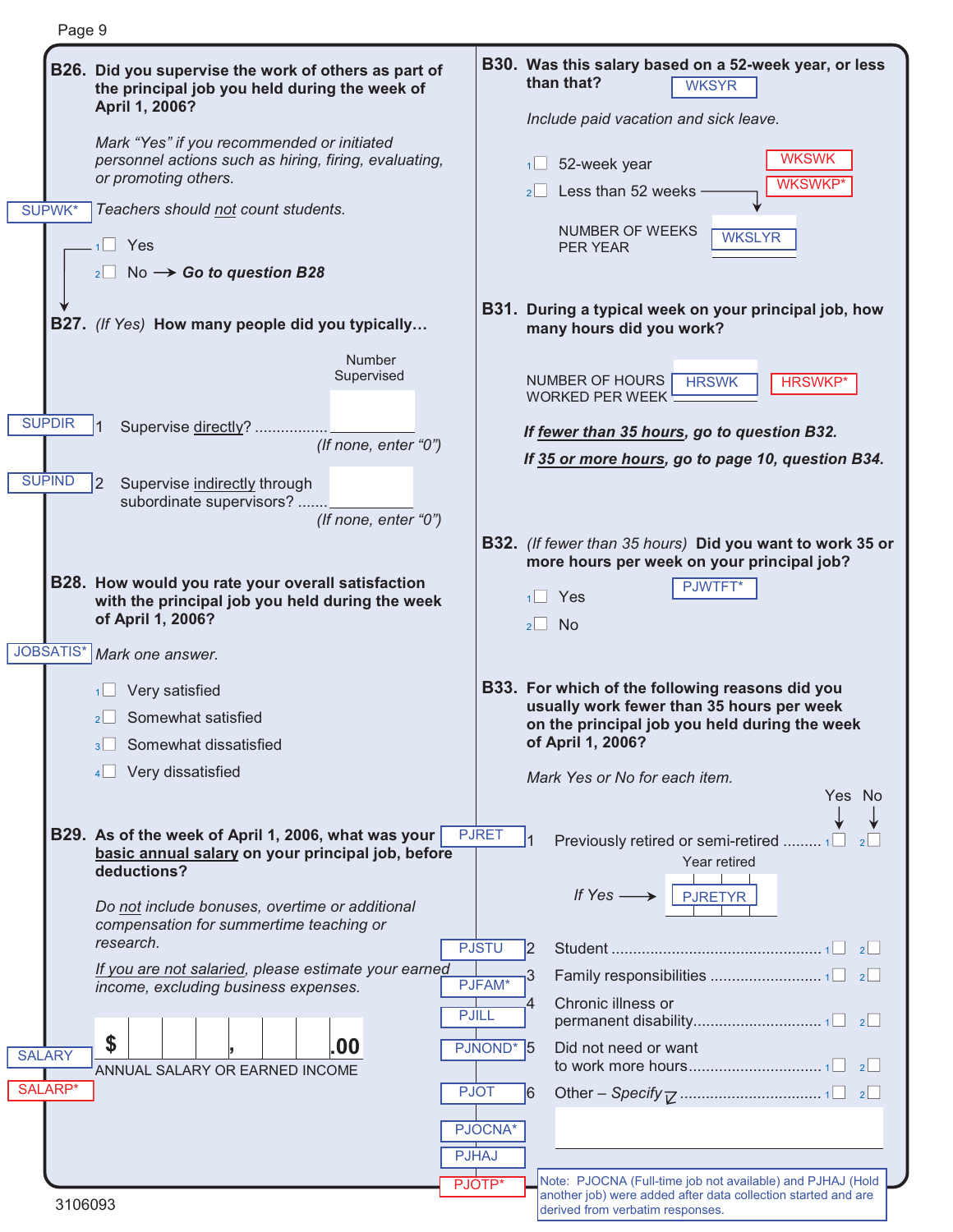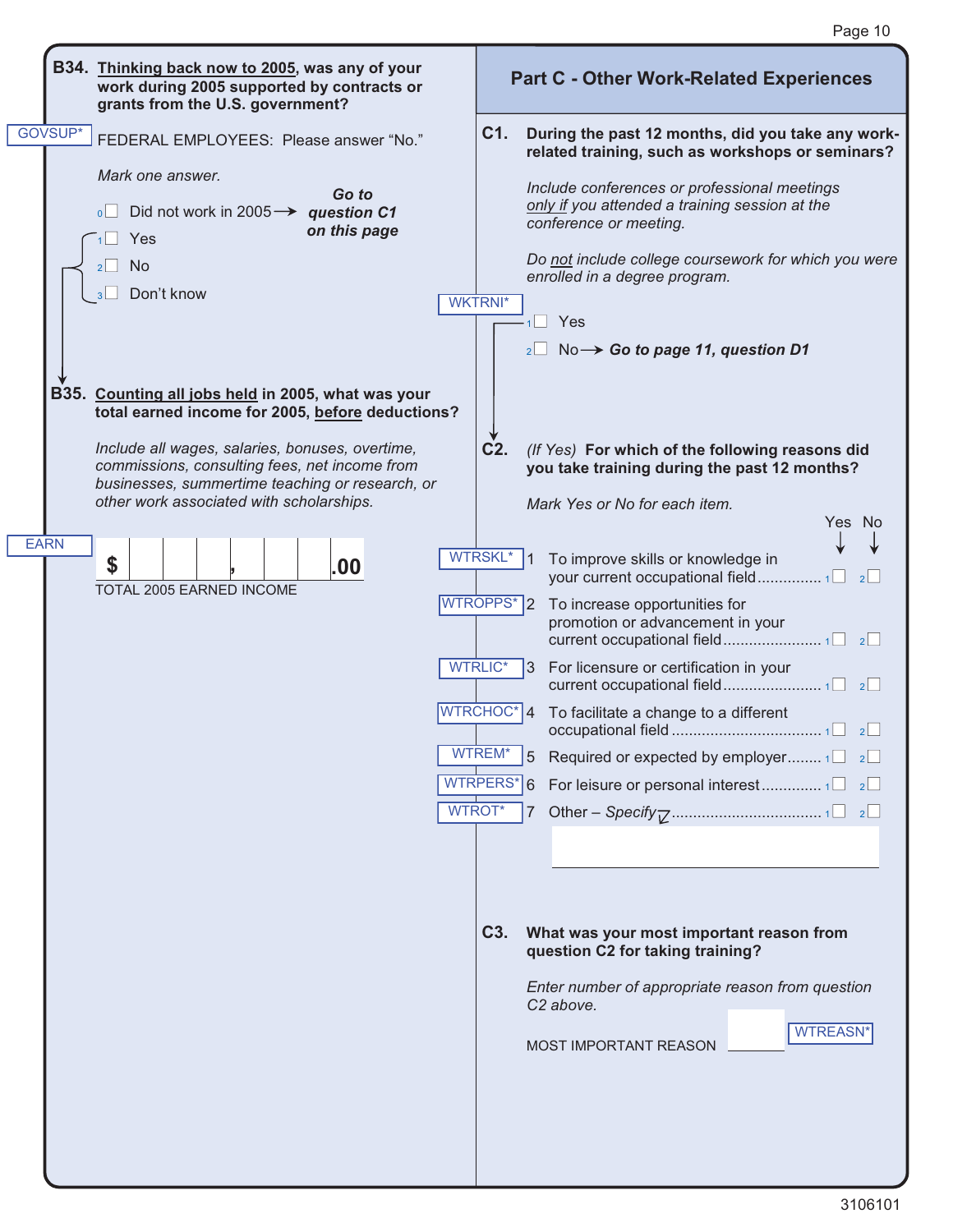|                                | <b>Part D - Demographic Information</b>                                                                                                                    | D <sub>5</sub> .                  |                | What is the highest level of education completed<br>by your parents or guardians?                                                            |                               |
|--------------------------------|------------------------------------------------------------------------------------------------------------------------------------------------------------|-----------------------------------|----------------|----------------------------------------------------------------------------------------------------------------------------------------------|-------------------------------|
| D1.                            | On April 1, 2006, were you                                                                                                                                 |                                   |                | Mark one item for each parent or guardian.                                                                                                   |                               |
| <b>MARSTA</b><br><b>MARIND</b> | Mark one answer.                                                                                                                                           |                                   |                | <b>Mother</b><br>or female<br>guardian                                                                                                       | Father<br>or male<br>guardian |
|                                | $1$ Married                                                                                                                                                |                                   |                | Less than high school                                                                                                                        |                               |
|                                | Living in a marriage-like relationship<br>$-2$                                                                                                             |                                   |                |                                                                                                                                              | 1                             |
|                                | Widowed<br>3 <sup>1</sup><br>Separated<br>4                                                                                                                |                                   | $\overline{2}$ | High school diploma or                                                                                                                       | $\overline{2}$                |
|                                | Go to<br>question D3<br><b>Divorced</b><br>5 <sup>l</sup><br>Never married.<br>6                                                                           |                                   | 3              | Some college, vocational,<br>or trade school (including<br>2-year degrees)3                                                                  | 3                             |
| D <sub>2</sub> .               | (If Married or Living in a marriage-like relationship)                                                                                                     |                                   |                | 4 Bachelor's degree (e.g., BS,                                                                                                               | $4\Box$                       |
| <b>SPOWK</b>                   | During the week of April 1, 2006, was your spouse<br>or partner working?                                                                                   |                                   | 5              | Master's degree (e.g., MS,                                                                                                                   | $5\Box$                       |
|                                | Yes, full-time<br>$1 \Box$                                                                                                                                 |                                   | 6              | Professional degree (e.g.,<br>JD, LLB, MD, DDS, DVM, etc.)6                                                                                  | 6                             |
|                                | Yes, part-time<br>$2\Box$<br>No<br>3                                                                                                                       |                                   |                | Doctorate (e.g., PhD, DSc,                                                                                                                   | 7 <sup>1</sup>                |
|                                |                                                                                                                                                            |                                   | 8              | Not applicable 8                                                                                                                             | 8                             |
| D3.<br><b>CHLVIN</b>           | As of the week of April 1, 2006, did you have any<br>children living with you as part of your family?                                                      |                                   |                | <b>EDMOM</b>                                                                                                                                 | <b>EDDAD</b>                  |
|                                | Only count children who lived with you at least<br>50 percent of the time.<br>$\overline{\phantom{0}}$<br>Yes<br>$_{2}$ No $\rightarrow$ Go to question D5 | D6.                               |                | On April 1, 2006, were you living in the United<br>States, Puerto Rico, or another U.S. territory, or<br>were you living in another country? | <b>FNINUS</b>                 |
| D4.                            | (If Yes) How many of these children living with                                                                                                            |                                   |                |                                                                                                                                              |                               |
|                                | you as part of your family were                                                                                                                            |                                   |                | 1 United States, Puerto Rico,<br>or another U.S. territory                                                                                   |                               |
|                                | If no children in a category, enter "0."                                                                                                                   |                                   | 2              | Another country                                                                                                                              |                               |
|                                | Number of<br>Children                                                                                                                                      |                                   |                |                                                                                                                                              |                               |
|                                | CHU <sub>2</sub>                                                                                                                                           | CH <sub>6</sub><br>CHUN12*        |                |                                                                                                                                              |                               |
|                                | <b>CH25</b><br>2                                                                                                                                           | CHU2IN*                           |                |                                                                                                                                              |                               |
|                                | <b>CH611</b><br>3                                                                                                                                          | <b>CH25IN*</b><br>CH6IN*          |                |                                                                                                                                              |                               |
|                                | <b>CH1218</b><br>4                                                                                                                                         | <b>CH611IN*</b><br>CH1218IN*      |                |                                                                                                                                              |                               |
|                                | <b>CH19</b><br>5                                                                                                                                           | <b>CH19IN*</b><br><b>CHTOTPB*</b> |                |                                                                                                                                              |                               |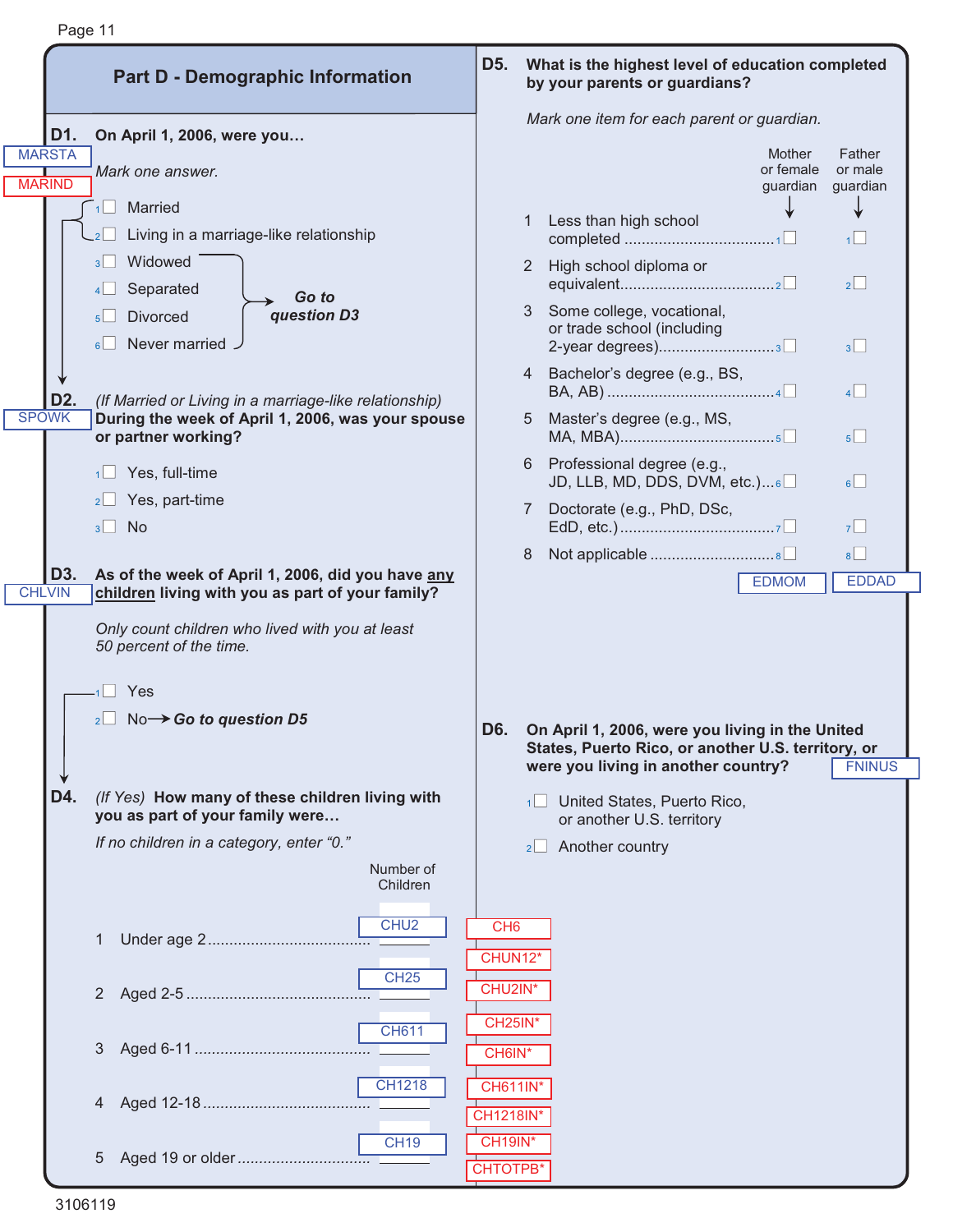| D7. | On April 1, 2006, were you a<br><b>CTZUSIN*</b><br>$1$ U.S. citizen<br>2 Non-U.S. citizen $\rightarrow$ Go to question D9                                                                                                | D11. In what U.S. state, U.S. territory, or foreign<br>country were you born?                                                    |
|-----|--------------------------------------------------------------------------------------------------------------------------------------------------------------------------------------------------------------------------|----------------------------------------------------------------------------------------------------------------------------------|
|     |                                                                                                                                                                                                                          | STATE/TERRITORY<br><b>BTHST</b><br><b>OR</b>                                                                                     |
| D8. | (If U.S. citizen) Were you a U.S. citizen                                                                                                                                                                                | <b>FOREIGN COUNTRY</b>                                                                                                           |
|     | CTZUS*<br>Mark one answer.<br><b>CTZN</b><br>$\sqrt{1}$ Born in the United States,<br>Puerto Rico, or another<br>Go to<br>U.S. territory<br>question<br>$2 \Box$ Born abroad of<br>D <sub>11</sub><br>American parent(s) | <b>GENDER*</b><br>D12. Are you<br>Male<br>1<br>$2 \Box$ Female                                                                   |
|     | By naturalization.<br>$3\Box$                                                                                                                                                                                            | D13. Are you Hispanic or Latino?<br><b>HISPANIC*</b><br>$1 \square$ Yes<br>$_2\Box$ No $\rightarrow$ Go to page 13, question D15 |
| D9. | (If Non-U.S. citizen) Were you a non-U.S.<br>citizen<br>CTZFOR*<br>$\sqrt{1}$ With a Permanent<br>U.S. Resident Visa (Green Card)<br>$_{2}$ With a Temporary<br>U.S. Resident Visa                                       | D14. (If Yes) Which of the following best describes<br>your Hispanic origin or descent?<br><b>HISPCAT</b><br>Mark one answer.    |
|     | D10. Of which foreign country are you a citizen?                                                                                                                                                                         | Mexican or Chicano<br>$1$  <br>Puerto Rican<br>2<br>Cuban<br>3 <sup>1</sup><br>Other Hispanic - Specify $\overline{V}$<br>4      |
|     | <b>FOREIGN COUNTRY</b><br><b>FNCCD</b><br><b>FNCRGN</b>                                                                                                                                                                  |                                                                                                                                  |
|     |                                                                                                                                                                                                                          |                                                                                                                                  |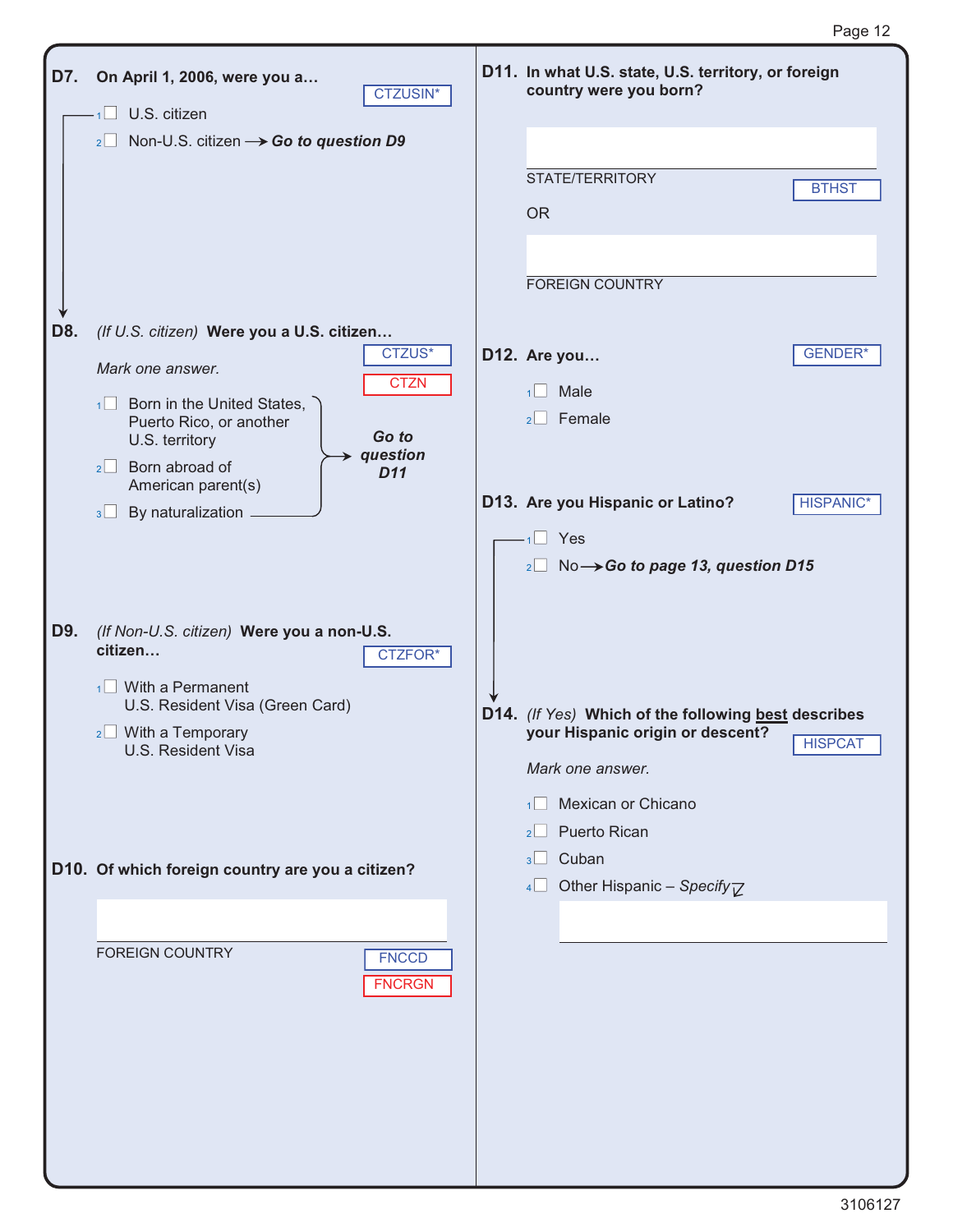

#### **THIS COLUMN HAS INTENTIONALLY BEEN LEFT BLANK. PLEASE GO TO PAGE 14, QUESTION D17.**

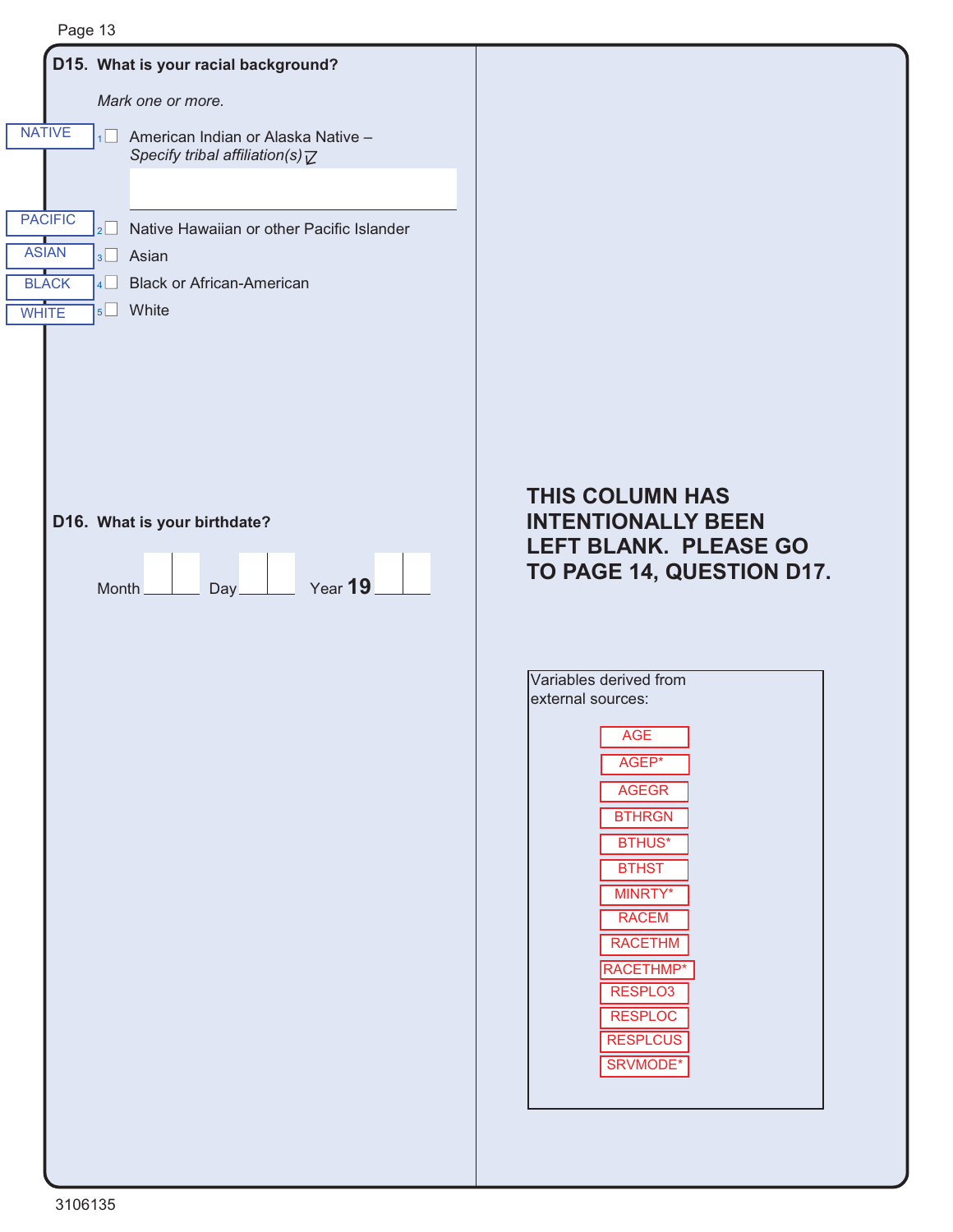|                      | D18. What is the USUAL degree of difficulty you have with                                                                                                                                                          |                                 |          |               |                              |         |                 |          |                 |  |  |  |
|----------------------|--------------------------------------------------------------------------------------------------------------------------------------------------------------------------------------------------------------------|---------------------------------|----------|---------------|------------------------------|---------|-----------------|----------|-----------------|--|--|--|
|                      | Mark one answer for each item.                                                                                                                                                                                     |                                 |          |               |                              |         |                 |          |                 |  |  |  |
|                      |                                                                                                                                                                                                                    |                                 |          |               | None                         | Slight  | Moderate        | Severe   | Unable<br>to Do |  |  |  |
| <b>DIFSEE</b>        | SEEING words or letters in ordinary newsprint (with<br>11                                                                                                                                                          |                                 |          |               |                              |         |                 |          |                 |  |  |  |
|                      |                                                                                                                                                                                                                    |                                 |          |               |                              | 2       | 3               | 4        | $5^{\vert}$     |  |  |  |
| DIFHEAR <sup>2</sup> | HEARING what is normally said in conversation with<br>another person (with hearing aid, if you usually wear one) $1\Box$                                                                                           |                                 |          |               |                              | $2$     | 3 <sup>1</sup>  | $\vert$  | $5\Box$         |  |  |  |
| DIFWALK 3            | WALKING without human or mechanical assistance                                                                                                                                                                     |                                 |          |               |                              | 2       | $3\Box$         | $4\Box$  | $5^{\circ}$     |  |  |  |
| <b>DIFLIFT</b>       | LIFTING or carrying something as heavy as 10 pounds,<br>14                                                                                                                                                         |                                 |          |               |                              | $2\Box$ | $3\Box$         | 4        | 5               |  |  |  |
|                      | D19. ه⊟ ← Mark this box if you answered "None" to <u>all the activities</u> in question D18, and go to<br>question D21.                                                                                            |                                 |          |               |                              |         |                 |          |                 |  |  |  |
|                      | <b>DIFNO</b><br>D20. What is the earliest age at which you first began experiencing any difficulties in any of these areas?                                                                                        |                                 |          |               |                              |         |                 |          |                 |  |  |  |
|                      |                                                                                                                                                                                                                    |                                 |          |               |                              |         |                 |          |                 |  |  |  |
|                      | AGE                                                                                                                                                                                                                | OR <sub>0</sub> □ ← SINCE BIRTH |          | <b>HCAPIN</b> | <b>DIFAGEGR</b>              |         |                 |          |                 |  |  |  |
|                      | <b>DIFAGE</b>                                                                                                                                                                                                      | <b>DIFBIR</b>                   |          |               |                              |         |                 |          |                 |  |  |  |
|                      | D21. In case we need to clarify some of the information you have provided, please list phone numbers and<br>an e-mail address where you can be reached.                                                            |                                 |          |               |                              |         |                 |          |                 |  |  |  |
|                      |                                                                                                                                                                                                                    |                                 |          |               |                              |         |                 |          |                 |  |  |  |
|                      |                                                                                                                                                                                                                    |                                 |          |               |                              |         |                 |          |                 |  |  |  |
|                      | Daytime Phone Number                                                                                                                                                                                               | Area Code                       |          | <b>Number</b> |                              |         |                 |          |                 |  |  |  |
|                      |                                                                                                                                                                                                                    |                                 |          |               |                              |         |                 |          |                 |  |  |  |
|                      | <b>Evening Phone Number</b>                                                                                                                                                                                        |                                 |          |               |                              |         |                 |          |                 |  |  |  |
|                      |                                                                                                                                                                                                                    | Area Code                       |          | <b>Number</b> |                              |         |                 |          |                 |  |  |  |
|                      |                                                                                                                                                                                                                    |                                 |          |               |                              |         |                 |          |                 |  |  |  |
|                      | <b>Cell Phone Number</b>                                                                                                                                                                                           | Area Code                       |          | Number        |                              |         |                 |          |                 |  |  |  |
|                      |                                                                                                                                                                                                                    |                                 |          |               |                              |         |                 |          |                 |  |  |  |
|                      | @<br>E-mail Address                                                                                                                                                                                                |                                 |          |               |                              |         |                 |          |                 |  |  |  |
|                      | D22. Because we are interested in how education and employment change over time, we may be recontacting<br>you in 2008. To help us contact you, please provide the name and contact information for two people who |                                 |          |               |                              |         |                 |          |                 |  |  |  |
|                      |                                                                                                                                                                                                                    |                                 |          |               |                              |         |                 |          |                 |  |  |  |
|                      |                                                                                                                                                                                                                    |                                 |          |               |                              |         |                 |          |                 |  |  |  |
|                      | are likely to know where you can be reached. Do not include someone who lives in your household.                                                                                                                   |                                 |          |               |                              |         |                 |          |                 |  |  |  |
|                      | As with all the information provided in this questionnaire, complete confidentiality will be provided. These people<br>will only be contacted if we have difficulty contacting you in 2008.                        |                                 |          |               |                              |         |                 |          |                 |  |  |  |
|                      |                                                                                                                                                                                                                    |                                 |          |               |                              |         |                 |          |                 |  |  |  |
|                      | <b>First Name</b>                                                                                                                                                                                                  | Last Name<br>MI                 |          |               | <b>First Name</b>            |         | Last Name<br>MI |          |                 |  |  |  |
|                      | Number and Street                                                                                                                                                                                                  |                                 |          |               | Number and Street            |         |                 |          |                 |  |  |  |
|                      |                                                                                                                                                                                                                    |                                 |          |               |                              |         |                 |          |                 |  |  |  |
|                      |                                                                                                                                                                                                                    | State                           | ZIP Code |               |                              |         | State           | ZIP Code |                 |  |  |  |
|                      | City/Town                                                                                                                                                                                                          |                                 |          |               | City/Town                    |         |                 |          |                 |  |  |  |
|                      |                                                                                                                                                                                                                    |                                 |          |               |                              |         |                 |          |                 |  |  |  |
|                      | Country (if outside of U.S.)                                                                                                                                                                                       |                                 |          |               | Country (if outside of U.S.) |         |                 |          |                 |  |  |  |
|                      |                                                                                                                                                                                                                    |                                 |          |               |                              |         |                 |          |                 |  |  |  |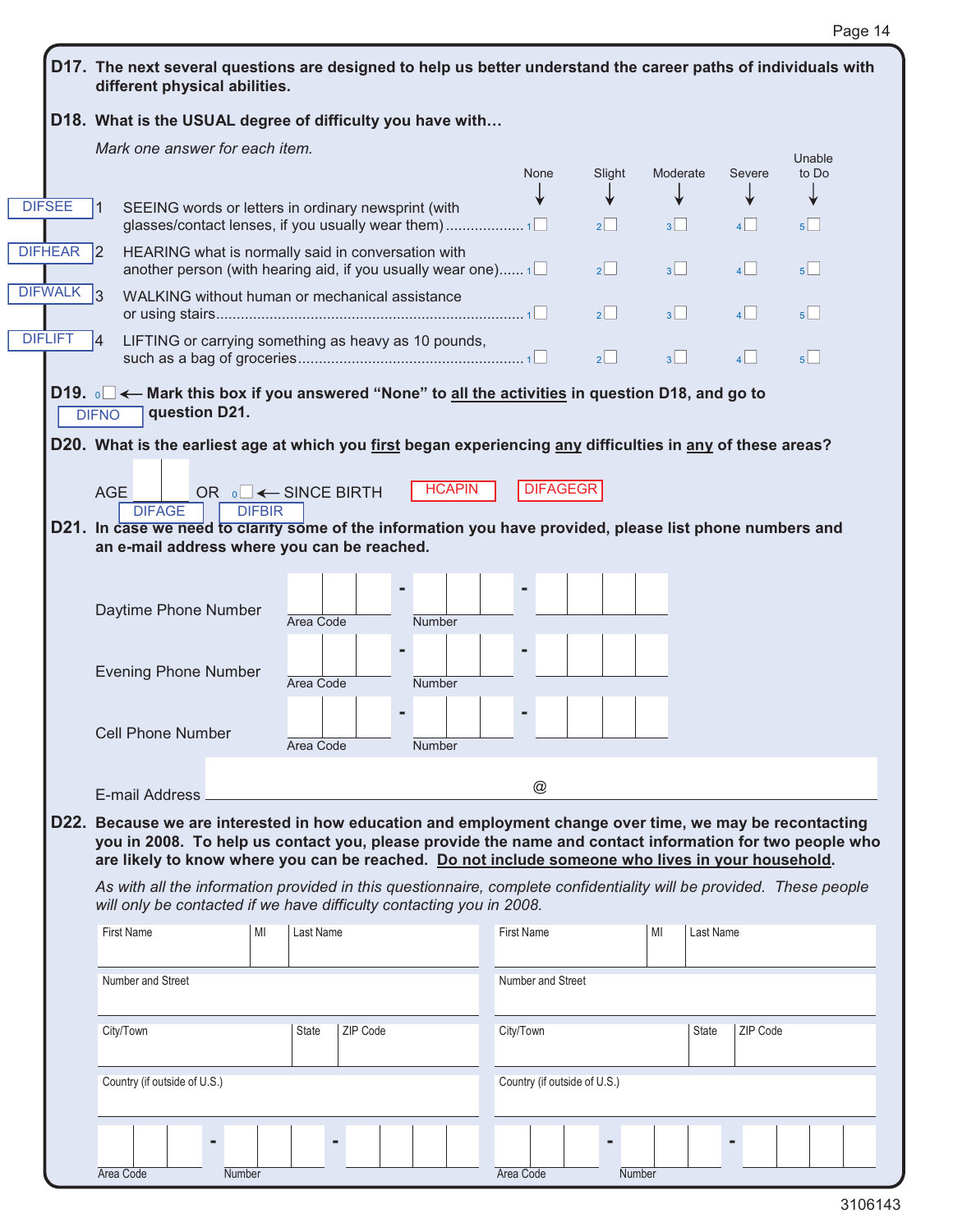| Page 15 |  |  |
|---------|--|--|
|         |  |  |

### **FIELD OF STUDY**

If you cannot find the code that best describes your field of study, use the "OTHER" code under the most appropriate broad category. If none of the codes fit your field of study, use Code 995**.** 

| • Agricultural Business and<br><b>Production</b>                                    |                                 | Agricultural economics - Also consider<br>601  <br>655 Business and managerial economics and<br>923 Economics                                                                                                                                                                                                                                                                                                                                                                                   |                                        | 602 OTHER agricultural business and<br>production                                                                                                                                                                                                                                                                                                                                                                                       |
|-------------------------------------------------------------------------------------|---------------------------------|-------------------------------------------------------------------------------------------------------------------------------------------------------------------------------------------------------------------------------------------------------------------------------------------------------------------------------------------------------------------------------------------------------------------------------------------------------------------------------------------------|----------------------------------------|-----------------------------------------------------------------------------------------------------------------------------------------------------------------------------------------------------------------------------------------------------------------------------------------------------------------------------------------------------------------------------------------------------------------------------------------|
| • Agricultural Sciences                                                             |                                 | 605 Animal sciences<br>606 Food sciences and technology - Also consider<br>638 Nutritional sciences                                                                                                                                                                                                                                                                                                                                                                                             |                                        | 607 Plant sciences - Also consider 633 Botany<br>608 OTHER agricultural sciences                                                                                                                                                                                                                                                                                                                                                        |
| • Architectural/Environmental<br>Design                                             |                                 | 610 Architectural/environmental design<br>Also consider 723 Architectural engineering                                                                                                                                                                                                                                                                                                                                                                                                           |                                        |                                                                                                                                                                                                                                                                                                                                                                                                                                         |
| • Biological/Life Sciences                                                          | 631<br>632<br>633<br>637<br>638 | Biochemistry and biophysics<br>Biology, general<br>Botany - Also consider 607 Plant sciences<br>634 Cell and molecular biology<br>635 Ecology<br>636 Genetics, animal and plant<br>Microbiological sciences and immunology<br>Nutritional sciences-Also consider<br>606 Food sciences and technology                                                                                                                                                                                            | 639<br>640                             | Pharmacology, human and animal-Also<br>consider 788 Pharmacy<br>Physiology and pathology, human and<br>animal<br>641 Zoology, general<br>642 OTHER biological sciences                                                                                                                                                                                                                                                                  |
| • Business Management/<br><b>Administrative Services</b>                            | 655                             | 651 Accounting<br>652 Actuarial science - Also consider 841 Applied<br>mathematics and 843 Operations research<br>653 Business administration and management<br>654 Business, general<br>Business and managerial economics - Also<br>consider 601 Agricultural economics and<br>923 Economics                                                                                                                                                                                                   | 657<br>658                             | 656 Business marketing/marketing management<br>Financial management<br>Marketing research<br>843 Operations research<br>659 OTHER business management/<br>administrative services                                                                                                                                                                                                                                                       |
| • Communications                                                                    | 661                             | Communications, general<br>662 Journalism                                                                                                                                                                                                                                                                                                                                                                                                                                                       |                                        | 663 OTHER communications                                                                                                                                                                                                                                                                                                                                                                                                                |
| • Computer and Information<br><b>Sciences</b>                                       | 671<br>672                      | Computer and information sciences, general<br>Computer programming<br>673 Computer science - Also consider<br>727 Computer and systems engineering                                                                                                                                                                                                                                                                                                                                              | 675<br>676<br>677                      | 674 Computer systems analysis<br>Data processing<br>Information services and systems<br>OTHER computer and information sciences                                                                                                                                                                                                                                                                                                         |
| • Conservation and Natural<br><b>Resources</b>                                      | 680<br>681                      | Environmental science or studies<br>Forestry sciences                                                                                                                                                                                                                                                                                                                                                                                                                                           |                                        | 682 OTHER conservation and natural resources                                                                                                                                                                                                                                                                                                                                                                                            |
| • Criminal Justice/Protective<br><b>Services</b>                                    | 690                             | Criminal justice/protective services-Also consider 922 Criminology                                                                                                                                                                                                                                                                                                                                                                                                                              |                                        |                                                                                                                                                                                                                                                                                                                                                                                                                                         |
| • Education                                                                         | 704<br>705<br>707               | 701 Education administration<br>702 Computer teacher education<br>703 Counselor education and guidance<br>Educational psychology<br>Elementary teacher education<br>706 Mathematics teacher education<br>Physical education and coaching                                                                                                                                                                                                                                                        | 709.<br>710<br>711<br>712              | 708 Pre-school/kindergarten/early childhood<br>teacher education<br>Science teacher education<br>Secondary teacher education<br>Special education<br>Social science teacher education<br>713 OTHER education                                                                                                                                                                                                                            |
| • Engineering<br>Also consider 751 to 754 under<br>Engineering-Related Technologies |                                 | 721 Aerospace, aeronautical, astronautical<br>engineering<br>722 Agricultural engineering<br>723 Architectural engineering<br>724 Bioengineering and biomedical engineering<br>725 Chemical engineering<br>726 Civil engineering<br>727 Computer and systems engineering-Also<br>consider 673 Computer science<br>728 Electrical, electronics and communications<br>engineering<br>729 Engineering sciences, mechanics and physics<br>730 Environmental engineering<br>731 Engineering, general | 736<br>737<br>738<br>739<br>740<br>741 | 732 Geophysical and geological engineering<br>733 Industrial and manufacturing engineering-<br>Also consider 752 Industrial production<br>technologies<br>734 Materials engineering, including ceramics<br>and textiles<br>735 Mechanical engineering<br>Metallurgical engineering<br>Mining and minerals engineering<br>Naval architecture and marine engineering<br>Nuclear engineering<br>Petroleum engineering<br>OTHER engineering |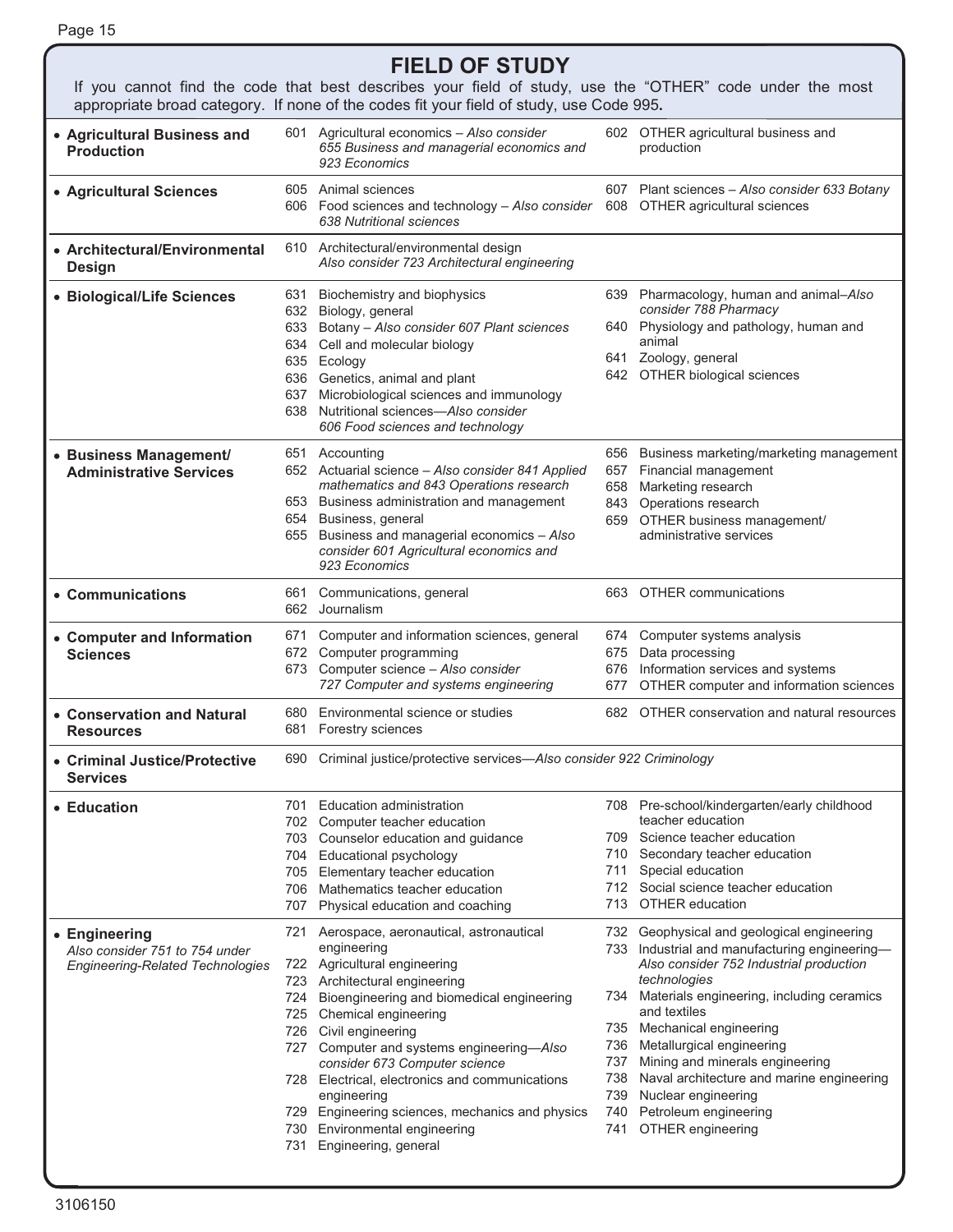## **FIELD OF STUDY (Continued)**

| • Engineering-Related<br><b>Technologies</b><br>Also consider 721 to 741 under<br>Engineering | 752                      | 751 Electrical and electronics technologies<br>Industrial production technologies - Also<br>consider 733 Industrial and manufacturing<br>engineering                                                                                                                                                       |                                 | 753 Mechanical engineering-related technologies<br>754 OTHER engineering-related technologies                                                                                                                                                                                                  |
|-----------------------------------------------------------------------------------------------|--------------------------|------------------------------------------------------------------------------------------------------------------------------------------------------------------------------------------------------------------------------------------------------------------------------------------------------------|---------------------------------|------------------------------------------------------------------------------------------------------------------------------------------------------------------------------------------------------------------------------------------------------------------------------------------------|
| • Languages, Linguistics,<br><b>Literature/Letters</b>                                        | 760<br>771               | English language, literature and letters<br>Linguistics                                                                                                                                                                                                                                                    |                                 | 772 OTHER foreign languages and literature                                                                                                                                                                                                                                                     |
| • Health and Related Sciences                                                                 | 781<br>782<br>784<br>786 | Audiology and speech pathology<br>Health services administration<br>783 Health/medical assistants<br>Health/medical technologies<br>785 Medical preparatory programs (e.g., pre-<br>dentistry, pre-medical, pre-veterinary)<br>Medicine (e.g., dentistry, optometry,<br>osteopathic, podiatry, veterinary) | 789<br>791                      | 787 Nursing (4 years or longer program)<br>788 Pharmacy - Also consider<br>639 Pharmacology, human and animal<br>Physical therapy and other rehabilitation/<br>therapeutic services<br>790 Public health (including environmental health<br>and epidemiology)<br>OTHER health/medical sciences |
| • Home Economics                                                                              | 800                      | Home economics                                                                                                                                                                                                                                                                                             |                                 |                                                                                                                                                                                                                                                                                                |
| • Law/Prelaw/Legal Studies                                                                    | 810                      | Law/prelaw/legal studies                                                                                                                                                                                                                                                                                   |                                 |                                                                                                                                                                                                                                                                                                |
| • Liberal Arts/General Studies                                                                | 820                      | Liberal arts/general studies                                                                                                                                                                                                                                                                               |                                 |                                                                                                                                                                                                                                                                                                |
| • Library Science                                                                             | 830                      | Library science                                                                                                                                                                                                                                                                                            |                                 |                                                                                                                                                                                                                                                                                                |
| • Mathematics and Statistics                                                                  | 841                      | Applied mathematics - Also consider<br>843 Operations research and<br>652 Actuarial science<br>842 Mathematics, general                                                                                                                                                                                    | 844                             | 843 Operations research - Also consider<br>841 Applied mathematics and<br>652 Actuarial science<br><b>Statistics</b><br>845 OTHER mathematics                                                                                                                                                  |
| • Parks, Recreation, Leisure,<br>and Fitness Studies                                          |                          | 850 Parks, recreation, leisure, and fitness studies                                                                                                                                                                                                                                                        |                                 |                                                                                                                                                                                                                                                                                                |
| • Philosophy, Religion,<br><b>Theology</b>                                                    | 861                      | Philosophy of science                                                                                                                                                                                                                                                                                      |                                 | 862 OTHER philosophy, religion, theology                                                                                                                                                                                                                                                       |
| • Physical Sciences                                                                           | 631<br>873<br>874        | 871 Astronomy and astrophysics<br>872 Atmospheric sciences and meteorology<br>Biochemistry and biophysics<br>Chemistry, except biochemistry<br>Earth sciences                                                                                                                                              | 875<br>876<br>877<br>878<br>879 | Geology<br>Geological sciences, other<br>Oceanography<br>Physics, except biophysics<br>OTHER physical sciences                                                                                                                                                                                 |
| • Psychology                                                                                  | 891<br>893               | Clinical psychology<br>892 Counseling psychology<br>704 Educational psychology<br>Experimental psychology                                                                                                                                                                                                  | 896<br>897                      | 894 General psychology<br>895 Industrial/Organizational psychology<br>Social psychology<br>OTHER psychology                                                                                                                                                                                    |
| • Public Affairs                                                                              | 901<br>902               | Public administration<br>Public policy studies                                                                                                                                                                                                                                                             |                                 | 903 OTHER public affairs                                                                                                                                                                                                                                                                       |
| • Social Work                                                                                 | 910                      | Social work                                                                                                                                                                                                                                                                                                |                                 |                                                                                                                                                                                                                                                                                                |
| • Social Sciences and History                                                                 |                          | 921 Anthropology and archaeology<br>922 Criminology - Also consider<br>690 Criminal Justice/Protective Services<br>923 Economics - Also consider<br>601 Agricultural economics and<br>655 Business and managerial economics<br>924 Geography<br>925 History of science                                     | 927<br>928<br>929<br>910<br>930 | 926 History, other<br>International relations<br>Political science and government<br>Sociology<br>620 Area and ethnic studies<br>Social work<br>OTHER social sciences                                                                                                                          |
| • Visual and Performing Arts                                                                  | 941                      | Dramatic arts<br>942 Fine arts, all fields                                                                                                                                                                                                                                                                 |                                 | 943 Music, all fields<br>944 OTHER visual and performing arts                                                                                                                                                                                                                                  |
| • OTHER FIELDS                                                                                |                          | 995 OTHER FIELDS (Not Listed)                                                                                                                                                                                                                                                                              |                                 |                                                                                                                                                                                                                                                                                                |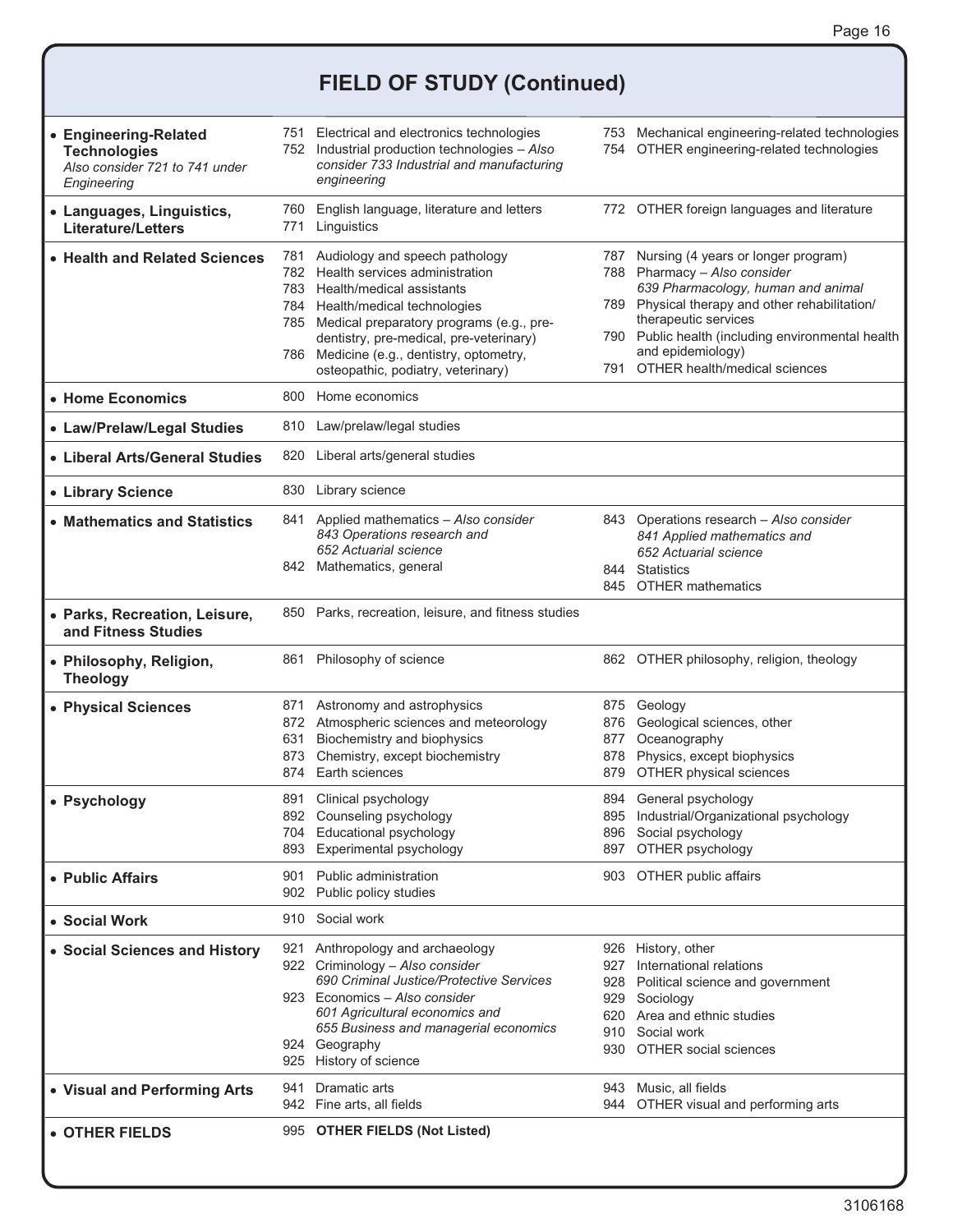| <b>JOB CATEGORY</b>                                                                                                                                                           |                                                                                                                                       |                                                                                                                                                                                                                                                                                                                                                    |            |                                                                                                                                                                                                                                                                                                                |  |  |  |
|-------------------------------------------------------------------------------------------------------------------------------------------------------------------------------|---------------------------------------------------------------------------------------------------------------------------------------|----------------------------------------------------------------------------------------------------------------------------------------------------------------------------------------------------------------------------------------------------------------------------------------------------------------------------------------------------|------------|----------------------------------------------------------------------------------------------------------------------------------------------------------------------------------------------------------------------------------------------------------------------------------------------------------------|--|--|--|
| If you cannot find the code that best describes your job, use the "OTHER" code under the most appropriate broad<br>category. If none of the codes fit your job, use Code 500. |                                                                                                                                       |                                                                                                                                                                                                                                                                                                                                                    |            |                                                                                                                                                                                                                                                                                                                |  |  |  |
| • Biological/Life Scientists                                                                                                                                                  | 021<br>022                                                                                                                            | Agricultural and food scientists<br>Biochemists and biophysicists<br>023 Biological scientists (e.g., botanists,<br>ecologists, zoologists)<br>024 Forestry and conservation scientists                                                                                                                                                            |            | 025 Medical scientists (excluding practitioners)<br>026 Technologists and technicians in the<br>biological/life sciences<br>027 OTHER biological and life scientists                                                                                                                                           |  |  |  |
| • Clerical/Administrative<br><b>Support Occupations</b>                                                                                                                       |                                                                                                                                       | 031 Accounting clerks and bookkeepers<br>032 Secretaries, receptionists, typists                                                                                                                                                                                                                                                                   |            | 033 OTHER administrative (e.g., record clerks,<br>telephone operators)                                                                                                                                                                                                                                         |  |  |  |
| • Clergy/Other Religious<br><b>Workers</b>                                                                                                                                    |                                                                                                                                       | 040 Clergy and other religious workers                                                                                                                                                                                                                                                                                                             |            |                                                                                                                                                                                                                                                                                                                |  |  |  |
| • Computer Occupations<br>Also consider 173 Operations<br>research analysts, including<br>modeling                                                                            | ***<br>051                                                                                                                            | Computer engineers - Also consider<br>087 Computer engineers - hardware and<br>088 Computer engineers - software<br>Computer & information scientists, research<br>052 Computer programmers (business,<br>scientific, process control)<br>053 Computer support specialists<br>054 Computer system analysts                                         | 057        | 055 Database administrators<br>056 Network and computer systems<br>administrators<br>Network systems and data communications<br>analysts<br>058 OTHER computer and information<br>science occupations                                                                                                          |  |  |  |
| • Consultants                                                                                                                                                                 |                                                                                                                                       | Find the category on page 17 or 18 that comes closest to your field of consulting and select the code                                                                                                                                                                                                                                              |            |                                                                                                                                                                                                                                                                                                                |  |  |  |
| • Counselors                                                                                                                                                                  | Counselors (Educational, vocational, mental health and substance abuse)<br>070<br>Also consider 236 Psychologists, including clinical |                                                                                                                                                                                                                                                                                                                                                    |            |                                                                                                                                                                                                                                                                                                                |  |  |  |
| • Engineers/Architects<br>Also consider 100 to 104 under<br><b>Engineering Technologists,</b><br><b>Technicians and Surveyors</b>                                             | 084<br>088                                                                                                                            | 081 Architects<br>082 Aeronautical/aerospace/astronautical<br>engineers<br>083 Agricultural engineers<br>Bioengineers or biomedical engineers<br>085 Chemical engineers<br>086 Civil, including architectural/sanitary engineers<br>087 Computer engineers - hardware<br>Computer engineers - software<br>089 Electrical and electronics engineers | 094<br>095 | 090 Environmental engineers<br>091 Industrial engineers<br>092 Marine engineers and naval architects<br>093 Materials and metallurgical engineers<br>Mechanical engineers<br>Mining and geological engineers<br>096 Nuclear engineers<br>097 Petroleum engineers<br>098 Sales engineers<br>099 OTHER engineers |  |  |  |
| • Engineering Technologists/<br><b>Technicians/Surveyors</b>                                                                                                                  | 101                                                                                                                                   | 100 Electrical, electronic, industrial, and<br>mechanical technicians<br>Drafting occupations, including computer<br>drafting<br>102 Surveying and mapping technicians                                                                                                                                                                             |            | 103 OTHER engineering technologists and<br>technicians<br>104 Surveyors, cartographers,<br>photogrammetrists                                                                                                                                                                                                   |  |  |  |
| • Farmers/Foresters/Fishermen                                                                                                                                                 |                                                                                                                                       | 110 Farmers, foresters and fishermen                                                                                                                                                                                                                                                                                                               |            |                                                                                                                                                                                                                                                                                                                |  |  |  |
| • Health Occupations                                                                                                                                                          | 111                                                                                                                                   | Diagnosing/treating practitioners (e.g.,<br>dentists, optometrists, physicians,<br>psychiatrists, podiatrists, surgeons,<br>veterinarians)<br>112 Registered nurses, pharmacists, dieticians,<br>therapists, physician assistants<br>236 Psychologists, including clinical - Also<br>consider 070 Counselors                                       |            | 113 Health technologists and technicians (e.g.,<br>dental hygienists, health record<br>technologists/technicians, licensed practical<br>nurses, medical or laboratory<br>technicians, radiological technicians)<br>114 OTHER health occupations                                                                |  |  |  |
| • Lawyers/Judges                                                                                                                                                              | 120                                                                                                                                   | Lawyers, judges                                                                                                                                                                                                                                                                                                                                    |            |                                                                                                                                                                                                                                                                                                                |  |  |  |
| • Librarians/Archivists/Curators                                                                                                                                              |                                                                                                                                       | 130 Librarians, archivists, curators                                                                                                                                                                                                                                                                                                               |            |                                                                                                                                                                                                                                                                                                                |  |  |  |
| • Managers and Supervisors,<br><b>First-Line</b>                                                                                                                              |                                                                                                                                       | Find the category on page 17 or 18 that best describes the occupation of the people you manage and<br>select the code                                                                                                                                                                                                                              |            |                                                                                                                                                                                                                                                                                                                |  |  |  |
| • Managers, Top-level<br><b>Executives/Administrators</b>                                                                                                                     | 141                                                                                                                                   | Top-level managers, executives, administrators (e.g., CEO/COO/CFO, president, district<br>manager, general manager, legislator, chancellor, provost)                                                                                                                                                                                               |            |                                                                                                                                                                                                                                                                                                                |  |  |  |
| • Managers, Other<br>People who manage other managers                                                                                                                         | 143<br>144                                                                                                                            | 142 Computer and information systems managers<br><b>Engineering managers</b><br>Medical and health services managers<br>145 Natural sciences managers<br>146 Education administrators (e.g., registrar, dean, principal)<br>147 OTHER mid-level managers                                                                                           |            |                                                                                                                                                                                                                                                                                                                |  |  |  |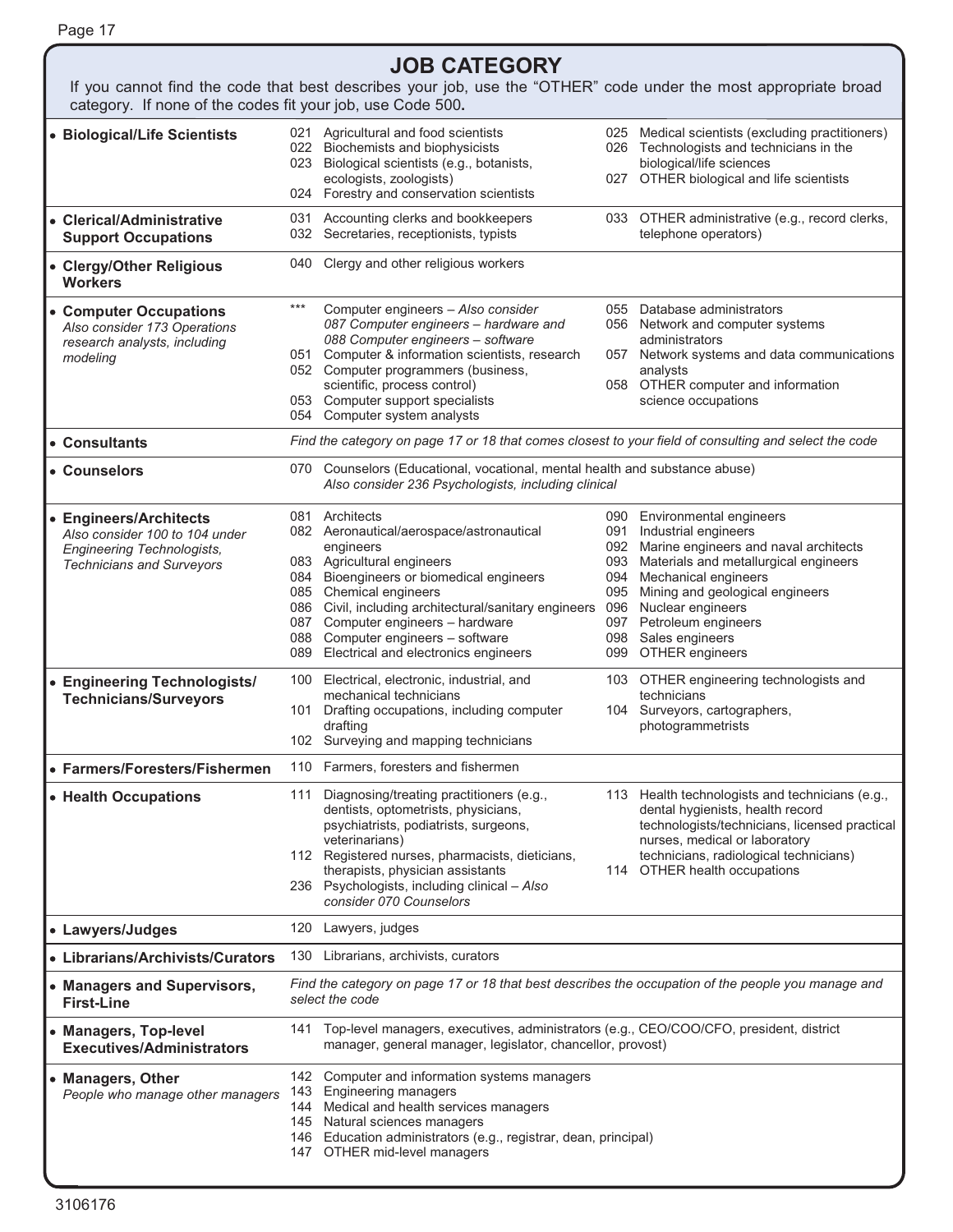### **JOB CATEGORY (Continued)**

| • Management-Related<br><b>Occupations</b><br>Also consider 141 to 147 under<br>Managers, Other               | 151<br>Accountants, auditors, and other financial<br>specialists<br>Personnel, training, and labor relations<br>152<br>specialists |                                                                                                                                                                                                                                                                    | 153                                                                       | OTHER management related occupations                                                                                                                                                                                                                                                    |
|---------------------------------------------------------------------------------------------------------------|------------------------------------------------------------------------------------------------------------------------------------|--------------------------------------------------------------------------------------------------------------------------------------------------------------------------------------------------------------------------------------------------------------------|---------------------------------------------------------------------------|-----------------------------------------------------------------------------------------------------------------------------------------------------------------------------------------------------------------------------------------------------------------------------------------|
| • Mathematical Scientists                                                                                     | 171<br>172<br>173                                                                                                                  | Actuaries<br>Mathematicians<br>Operations research analysts, including<br>modeling                                                                                                                                                                                 | 174<br>175<br>176                                                         | Statisticians<br>Technologists and technicians in the<br>mathematical sciences<br><b>OTHER</b> mathematical scientists                                                                                                                                                                  |
| • Physical Scientists                                                                                         | 191<br>192<br>022<br>193<br>194                                                                                                    | Astronomers<br>Atmospheric and space scientists<br>Biochemists and biophysicists<br>Chemists, except biochemists<br>Geologists, including earth scientists                                                                                                         | 195<br>196<br>197<br>198                                                  | Oceanographers<br>Physicists, except biophysicists<br>Technologists and technicians in the<br>physical sciences<br>OTHER physical scientists                                                                                                                                            |
| • Research Associates/<br>Assistants                                                                          | Find the category on page 17 or 18 that comes closest to your research field and select the code                                   |                                                                                                                                                                                                                                                                    |                                                                           |                                                                                                                                                                                                                                                                                         |
| • Sales/Marketing Occupations                                                                                 | 200<br>201                                                                                                                         | Insurance, securities, real estate, and<br>business services<br>Sales occupations - commodities except retail 203<br>(e.g., industrial machinery/equipment/<br>supplies, medical and dental equip./supplies)                                                       | 202                                                                       | Sales occupations - retail (e.g., furnishings,<br>clothing, motor vehicles, cosmetics)<br>OTHER marketing and sales occupations                                                                                                                                                         |
| • Service Occupations, Except<br><b>Health</b><br>Also consider 111 to 114 under<br><b>Health Occupations</b> | 221<br>222                                                                                                                         | Food preparation and service (e.g., cooks,<br>waitresses, bartenders)<br>Protective services (e.g., fire fighters, police,<br>guards, wardens, park rangers)                                                                                                       | 223                                                                       | OTHER service occupations, except health<br>(e.g., probation officers, human services<br>workers)                                                                                                                                                                                       |
| • Social Scientists                                                                                           | 231<br>232<br>233<br>235                                                                                                           | Anthropologists<br>Economists<br><b>Historians</b><br><b>Political scientists</b>                                                                                                                                                                                  | 236<br>237<br>238                                                         | Psychologists, including clinical - Also<br>consider 070 Counselors<br>Sociologists<br><b>OTHER social scientists</b>                                                                                                                                                                   |
| <b>• Social Workers</b>                                                                                       | 240                                                                                                                                | Social workers                                                                                                                                                                                                                                                     |                                                                           |                                                                                                                                                                                                                                                                                         |
| • Teachers-Precollege                                                                                         | 251<br>252<br>253<br>254                                                                                                           | Pre-kindergarten and kindergarten<br>Elementary<br>Secondary - computer, math, or sciences<br>Secondary - social sciences                                                                                                                                          | 255<br>256<br>257                                                         | Secondary - other subjects<br>Special education - primary and secondary<br>OTHER precollegiate area                                                                                                                                                                                     |
| • Teachers/Professors-<br><b>Postsecondary</b>                                                                | 271<br>272<br>273<br>274<br>275<br>276<br>277<br>278<br>279<br>280<br>281<br>282                                                   | Agriculture<br>Art, Drama, and Music<br><b>Biological Sciences</b><br>Business, Commerce and Marketing<br>Chemistry<br><b>Computer Science</b><br>Earth, Environmental, and Marine Science<br>Economics<br>Education<br>Engineering<br>English<br>Foreign Language | 283<br>286<br>287<br>288<br>289<br>290<br>291<br>293<br>297<br>298<br>299 | History<br>Mathematics and Statistics<br><b>Health and Related Sciences</b><br><b>Physical Education</b><br><b>Physics</b><br><b>Political Science</b><br>Psychology<br>Sociology<br><b>OTHER Natural Sciences</b><br><b>OTHER Social Sciences</b><br><b>OTHER Postsecondary fields</b> |
| • Teachers-Other                                                                                              | 300                                                                                                                                | OTHER teachers and instructors (e.g., private tutors, dance or flying instructors, martial arts<br>instructors)                                                                                                                                                    |                                                                           |                                                                                                                                                                                                                                                                                         |
| • Writers/Editors/Public<br><b>Relations Specialists/Artists/</b><br><b>Entertainers/Broadcasters</b>         | 010<br>Writers, editors, public relations specialists, artists, entertainers, broadcasters                                         |                                                                                                                                                                                                                                                                    |                                                                           |                                                                                                                                                                                                                                                                                         |
| • Other Professions                                                                                           | 401<br>402                                                                                                                         | Construction and extraction occupations<br>Installation, maintenance, and repair<br>occupations                                                                                                                                                                    | 403<br>405                                                                | Precision/production occupations (e.g.,<br>metal workers, woodworkers, butchers,<br>bakers, assemblers, printing occupations,<br>tailors, shoemakers, photographic process)<br>Transportation and material moving<br>occupations                                                        |
| • OTHER OCCUPATIONS                                                                                           |                                                                                                                                    | <b>OTHER OCCUPATIONS (Not Listed)</b>                                                                                                                                                                                                                              |                                                                           |                                                                                                                                                                                                                                                                                         |